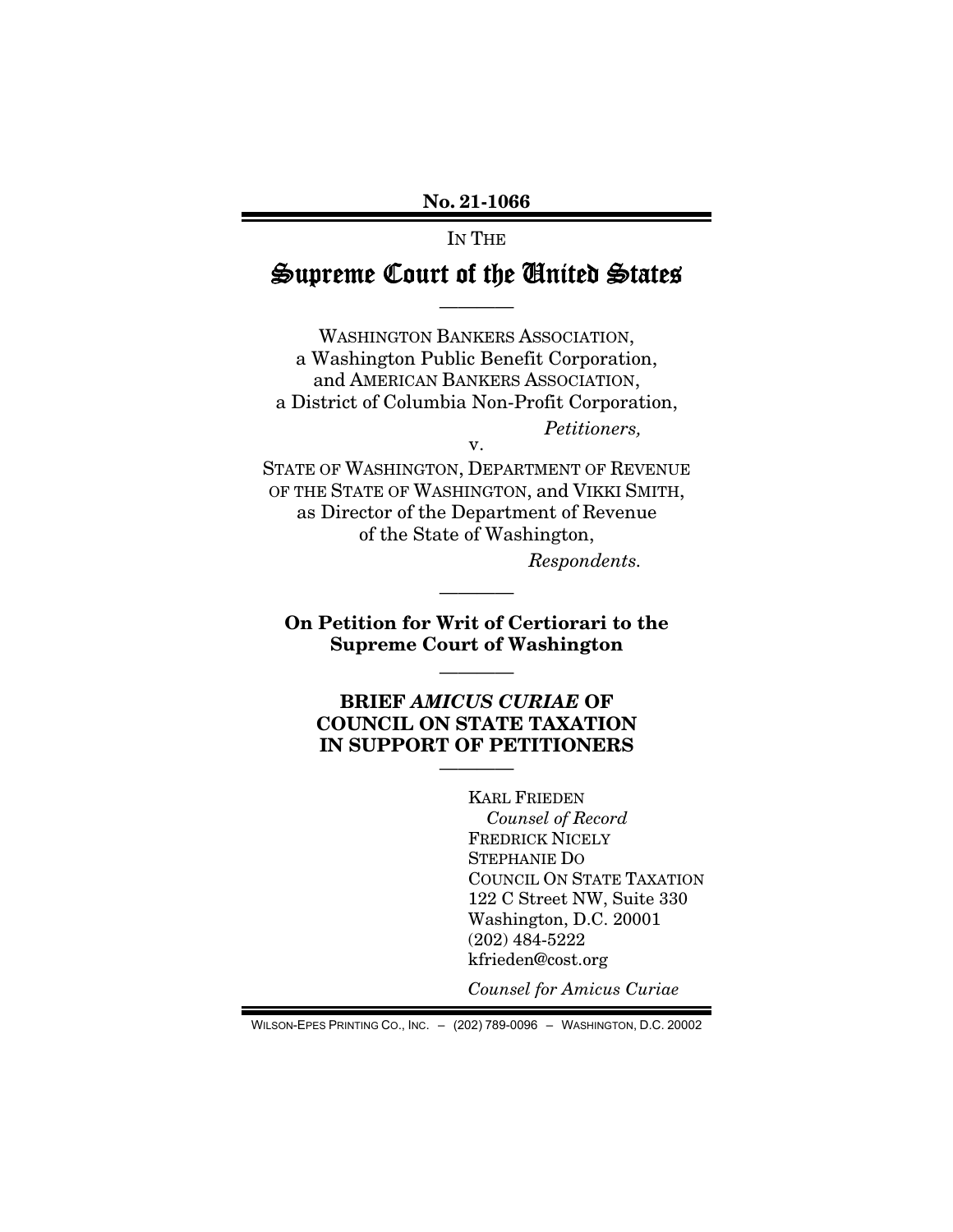# TABLE OF CONTENTS

| ×<br>۰, |
|---------|
|---------|

|     | TABLE OF AUTHORITIES                                                                                                                                | iii                     |
|-----|-----------------------------------------------------------------------------------------------------------------------------------------------------|-------------------------|
|     | INTEREST OF AMICUS CURIAE                                                                                                                           | $\mathbf 1$             |
|     | STATEMENT OF THE CASE                                                                                                                               | $\overline{2}$          |
|     | SUMMARY OF THE ARGUMENT                                                                                                                             | 3                       |
|     |                                                                                                                                                     | $\overline{4}$          |
|     | I. WASHINGTON'S FINANCIAL INSTI-<br>SURTAX NECESSITATES<br>TUTION<br>THIS COURT'S REVIEW UNDER COM-<br>PLETE AUTO'S JURISPRUDENCE                   | $\overline{\mathbf{4}}$ |
|     | A. Washington's Financial Institution<br>Surtax Discriminates Against Inter-                                                                        | 6                       |
|     | B. Washington's Financial Institution<br>Surtax Violates Fair Apportionment                                                                         | 9                       |
| II. | STATES CAN ADOPT GRADUATED<br>CORPORATE TAX RATES ONLY IF<br>THEY UTILIZE METHODOLOGIES<br>THAT DO NOT VIOLATE THE COM-                             | 13                      |
|     | A. The Washington Supreme Court's<br>Reliance on the Precedential Value<br>of Post-Apportionment Graduated<br>Corporate Tax Rate Structures Is      | 14                      |
|     | B. All State Corporate Income Taxes<br>With Graduated Rates Apply Their<br>Rate Brackets On A Post-<br>Tax<br><b>Apportionment Net Income Basis</b> | 16                      |
|     |                                                                                                                                                     |                         |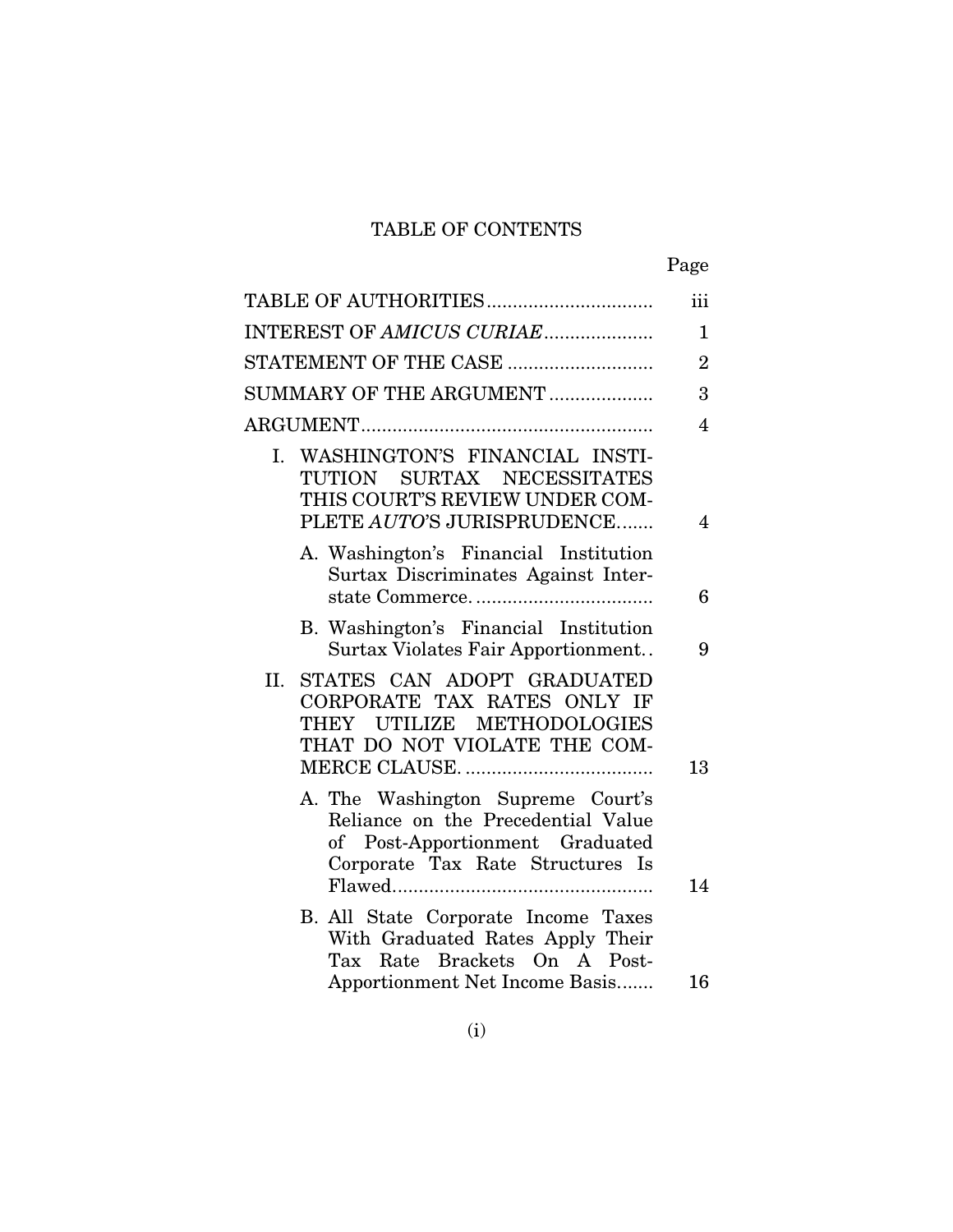# TABLE OF CONTENTS—Continued

| C. No Other State Broad-Based Busi-<br>ness Gross Receipts Tax Utilizes Pre-<br><b>Apportioned Income For Determining</b>                                                                         | 18 |
|---------------------------------------------------------------------------------------------------------------------------------------------------------------------------------------------------|----|
| D. Except For Maryland, The Washington<br>Surtax Based On Pre-Apportioned<br>Worldwide Income Is An Aberration                                                                                    | 21 |
| III. THE FAILURE OF THE WASHINGTON<br>SUPREME COURT TO APPLY THIS<br>COURT'S COMMERCE CLAUSE PREC-<br>EDENTS IS TROUBLING GIVEN<br>THAT ACCESS TO FEDERAL COURTS<br>IS EXTREMELY LIMITED IN STATE |    |
|                                                                                                                                                                                                   | 22 |
| <b>CONCLUSION</b>                                                                                                                                                                                 |    |

ii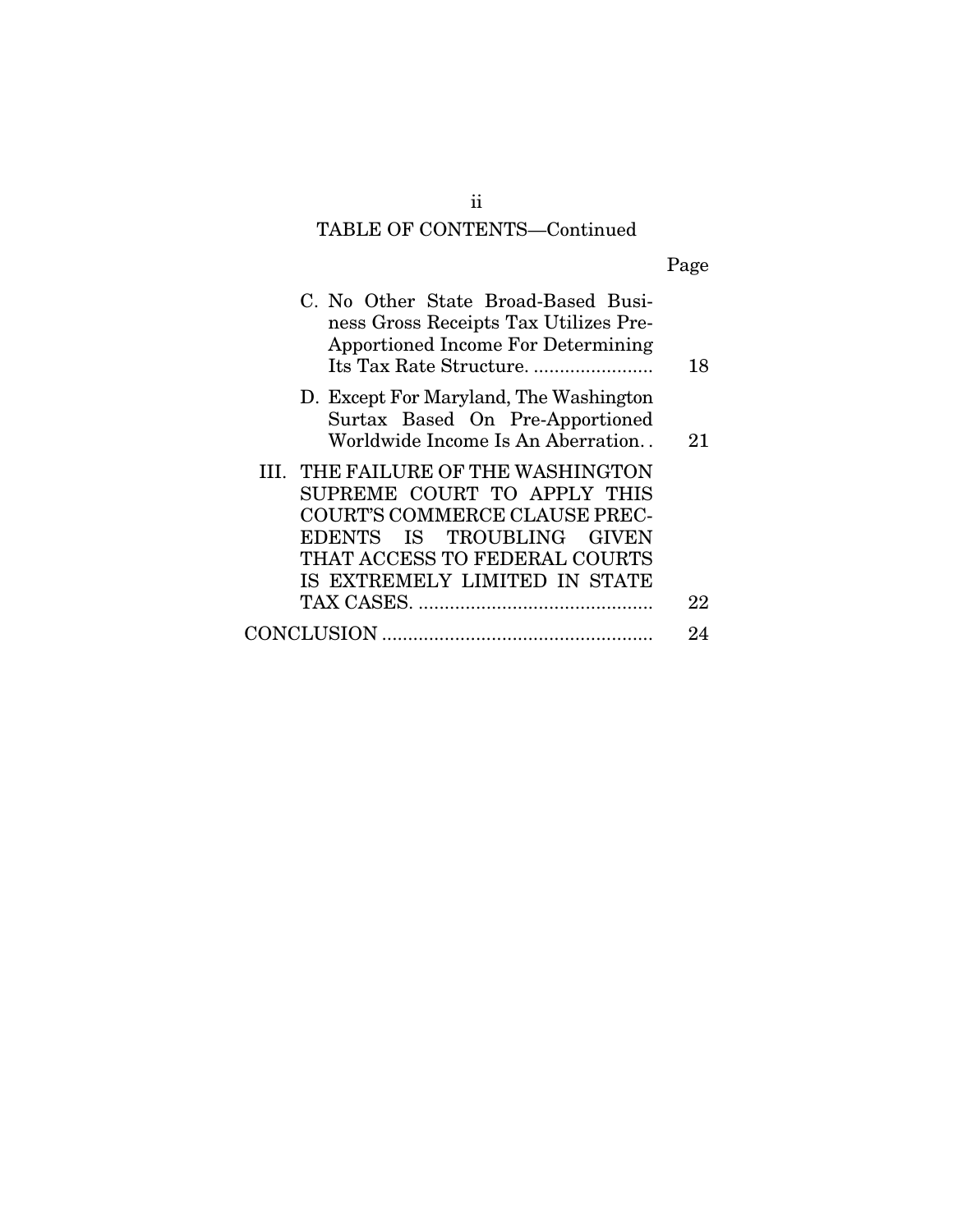# iii TABLE OF AUTHORITIES

 $\begin{tabular}{cc} \textbf{CASES} & \textbf{Page(s)}\\ \end{tabular}$ 

| Alabama Dep't of Revenue<br>v. CSX Transp., Inc.,<br>$\overline{2}$                                         |
|-------------------------------------------------------------------------------------------------------------|
| Armco, Inc. v. Hardesty,<br>8                                                                               |
| ASARCO Inc. v. Idaho State Tax Comm'n,<br>12                                                                |
| Boston Stock Exch. v. State Tax Comm'n,<br>7                                                                |
| Citibank S.D. v. State Revenue,<br>Docket No. 21-2-02141-34<br>(Wash. Super. Ct., <i>pet. for rev.</i><br>5 |
| Commonwealth Edison, Co. v. Montana,<br>4,6                                                                 |
| Complete Auto Transit v. Brady,                                                                             |
| Comptroller of the Treasury<br>of Md. v. Wynne,                                                             |
| Container Corp. of Am. v.<br>Franchise Tax Bd.,<br>12                                                       |
| Dean Milk Co. v. Madison,<br>7                                                                              |
| Dep't of Revenue of Ky. v. Davis,<br>8, 9                                                                   |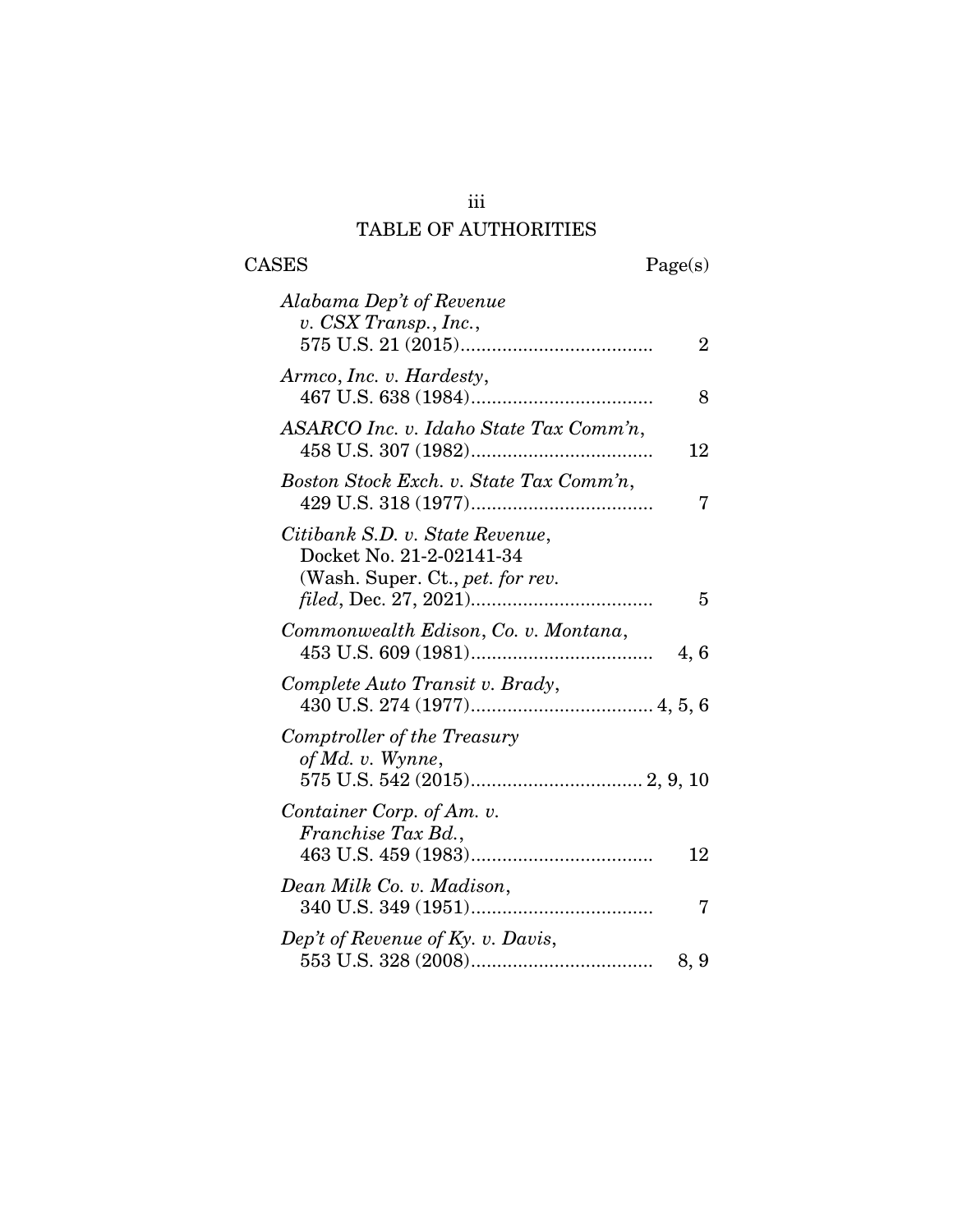iv

| Direct Mktg. Ass'n v. Brohl,                                                                                                                           |       |
|--------------------------------------------------------------------------------------------------------------------------------------------------------|-------|
| Exxon Corp. v. Governor of Md.,                                                                                                                        | 6     |
| Ferrellgas Partners, L.P. v.<br>Dir., Div. of Taxation,<br>251 A.3d 760 (N.J. 2021,<br>petition for cert. pending,<br>No. 21-641 (filed Oct. 28, 2021) | 2     |
| Goldberg v. Sweet,                                                                                                                                     |       |
| Gwin, White & Prince, Inc. v. Henneford,                                                                                                               | 7, 12 |
| Hughes v. Alexandria Scrap Corp.,                                                                                                                      | 6     |
| Hughes v. Oklahoma,                                                                                                                                    | 8     |
| Hunt v. Wash. State<br>Apple Advert. Comm'n,                                                                                                           | 8     |
| Levin v. Commerce Energy, Inc.,                                                                                                                        | 23    |
| Mississippi Dep't of Revenue<br>v. $AT\&T$ Corp.,<br>202 So. 3d 1207 (Miss. 2016)                                                                      | 9     |
| National Bellas Hess, Inc. v.<br>Dep't of Revenue of Ill.,                                                                                             | 4     |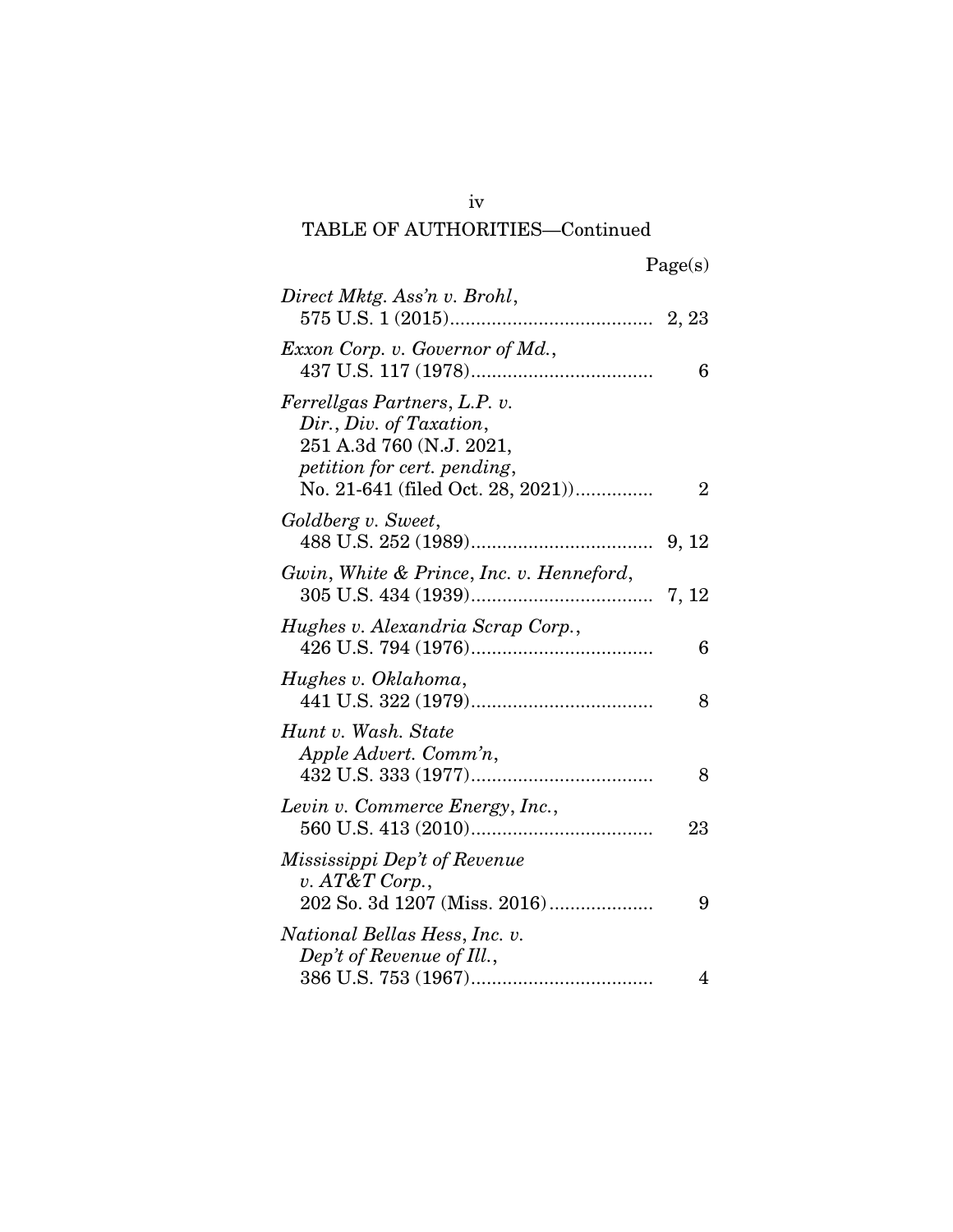v

| New Energy Co. v. Limbach,                                                                            | 8              |
|-------------------------------------------------------------------------------------------------------|----------------|
| New York ex rel. Cohn v. Graves,                                                                      | 15             |
| North Carolina Dep't of Revenue<br>v. The Kimberley Rice<br>Kaestner 1992 Family Trust,               | $\overline{2}$ |
| Northwood Constr. Co. v.<br>Twp. of Upper Moreland,                                                   | 12             |
| Oklahoma Tax Comm'n v. Jefferson Lines,                                                               |                |
| Quarty v. United States,<br>170 F.3d 961 (9th Cir. 1999)                                              | 14             |
| Quill Corp. v. North Dakota,                                                                          | $4 - 5$        |
| South Dakota v. Wayfair, Inc.,                                                                        | 4, 5           |
| Steiner v. Utah State Tax Comm'n,<br>449 P.3d 189 (Utah 2019,<br>cert. denied, 140 S. Ct. 1114 (2020) | $\overline{2}$ |
| United Haulers Ass'n v. Oneida-<br>Herkimer Solid Waste Mgmt. Auth.,                                  | 8              |
| Wash. Bankers Ass'n v. Dep't of Revenue,<br>495 P.3d 808 (Wash. 2021)  6, 14, 15, 16                  |                |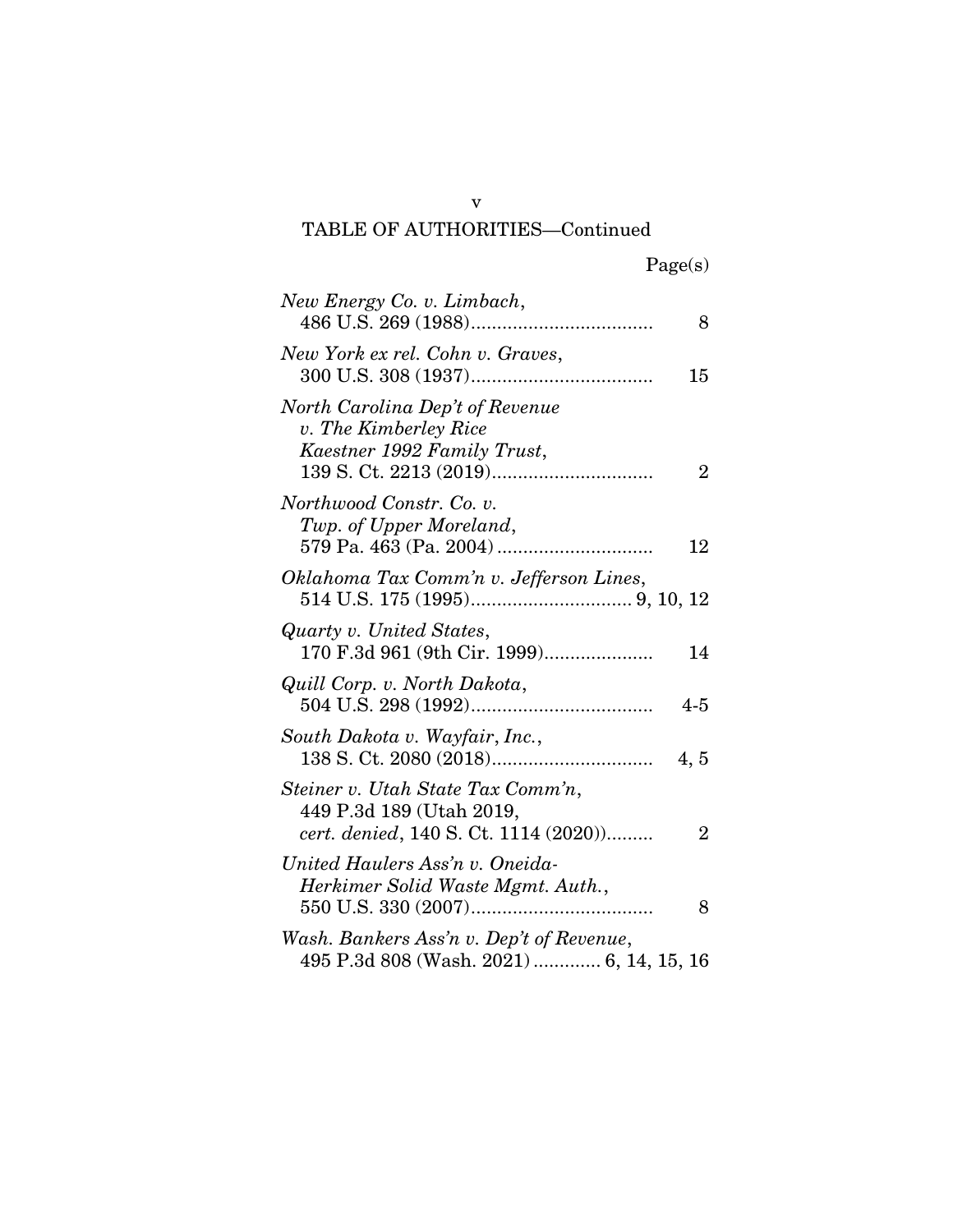| 'age(s) |
|---------|
|---------|

| West Lynn Creamery, Inc. v. Healy,        | 8 |
|-------------------------------------------|---|
| CONSTITUTIONAL PROVISIONS                 |   |
|                                           |   |
| <b>STATUTES</b>                           |   |
|                                           |   |
| 17                                        |   |
| Ark. Code Ann. $\S 26-51-205(a)(2)$<br>17 |   |
| 17                                        |   |
| 17                                        |   |
| 17                                        |   |
| 17                                        |   |
| Md. Code Ann., Tax-Gen. § 7.5-103 21, 22  |   |
| 17                                        |   |
| 17                                        |   |
| N.D. Cent. Code § 57-38.4-02(3)<br>17     |   |
| 17                                        |   |

N.J. Rev. Stat. § 54:10A-5(c)(1) .................... 17 N.M. Stat. Ann. § 7-2A-5 .............................. 17 Neb. Rev. Stat. § 77-2734.02(b).................... 17 Nev. Rev. Stat. § 363C.300........................... 20

Ohio Rev. Code Ann. § 5751.03 .................... 20

vi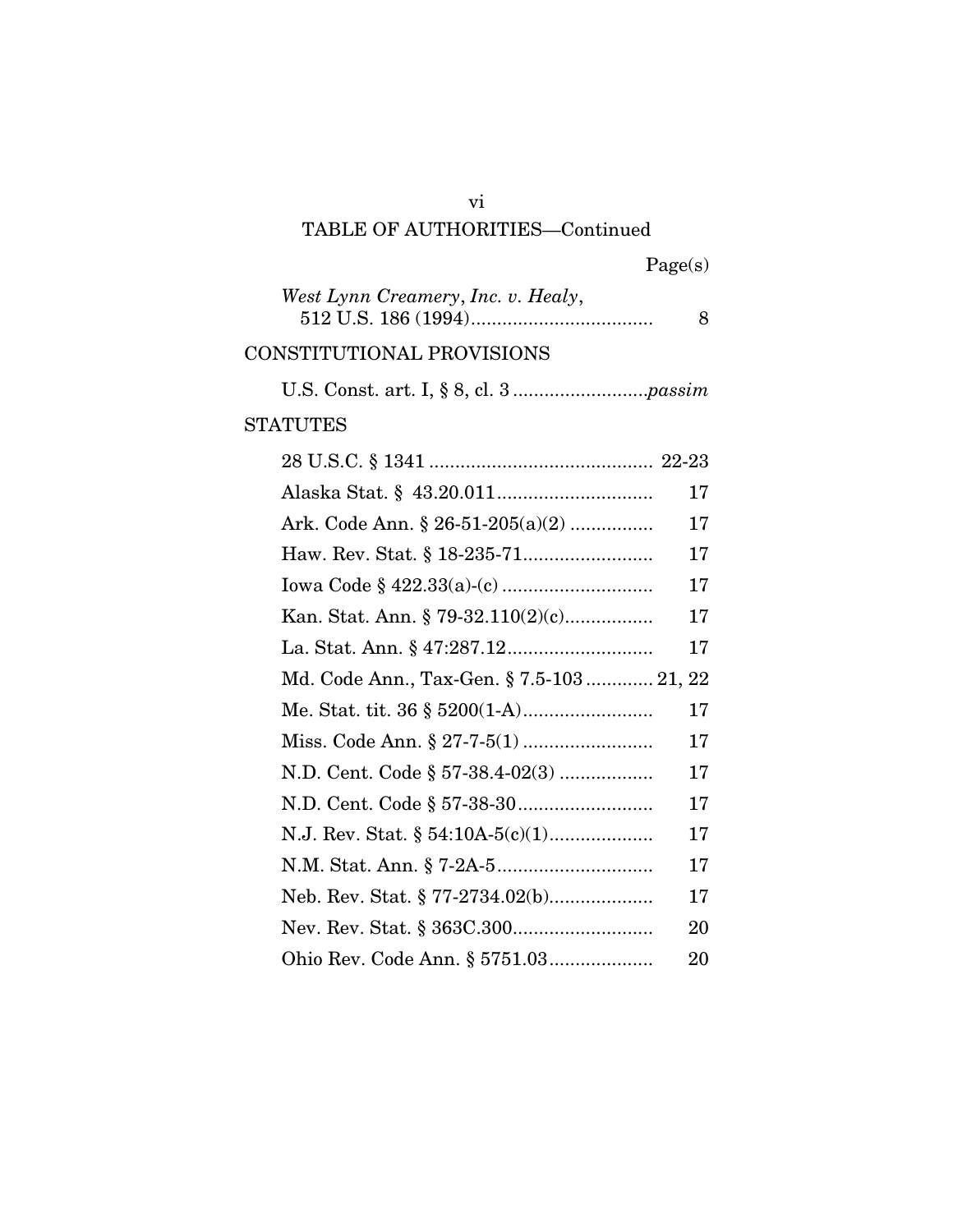|  | Page(s) |
|--|---------|
|  |         |

|                                      | 17 |
|--------------------------------------|----|
|                                      | 20 |
|                                      | 17 |
|                                      | 20 |
|                                      | 20 |
|                                      | 17 |
|                                      | 20 |
|                                      | 20 |
| Wash. Rev. Code § 82.04.230-294      | 20 |
| Wash. Rev. Code § 82.04.29004 (2019) | 2  |

vii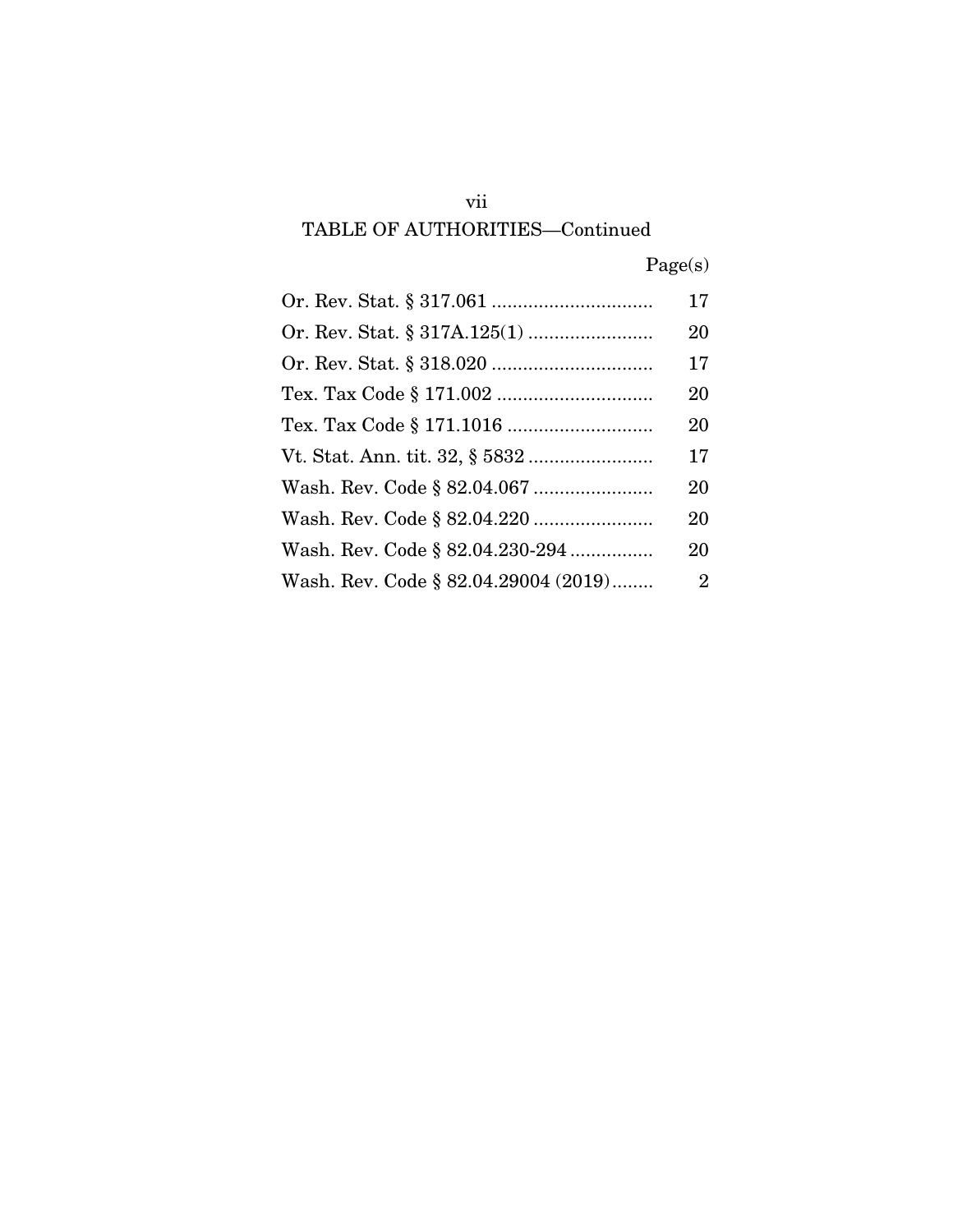#### INTEREST OF *AMICUS CURIAE*

Council On State Taxation ("COST") is a nonprofit trade association based in Washington, D.C. COST was formed in 1969 as an advisory committee to the Council of State Chambers of Commerce.<sup>1</sup> Today COST has grown to an independent membership of over 500 major corporations engaged in interstate and international business. COST's objective is to preserve and promote the equitable and nondiscriminatory state and local taxation of multijurisdictional business entities.

COST members are extensively engaged in interstate commerce and its membership shares a vital interest in ensuring states do not impede the rights of all businesses engaged in both interstate and international commerce. To that end, it is important to COST members that states fairly apply graduated business tax rates in a manner consistent with the protections afforded by the U.S. Constitution's Commerce Clause. The instant case involves the imposition of the State of Washington's (hereinafter "Washington") business and occupation (hereinafter "B&O") surtax on select financial institutions—thus, it provides this Court a timely opportunity to address this issue.

COST has a history of submitting *amicus* briefs to this Court when state and local tax issues are under consideration. COST has submitted *amicus* briefs in

<sup>&</sup>lt;sup>1</sup> No counsel for a party authored this brief in whole or in part, and no person or entity other than *amicus curiae* has made a monetary contribution to the preparation or submission of this brief. The parties received timely notice of *amicus*' intent to file this brief and written consent of all parties to the filing of this brief has been filed with the Clerk of this Court.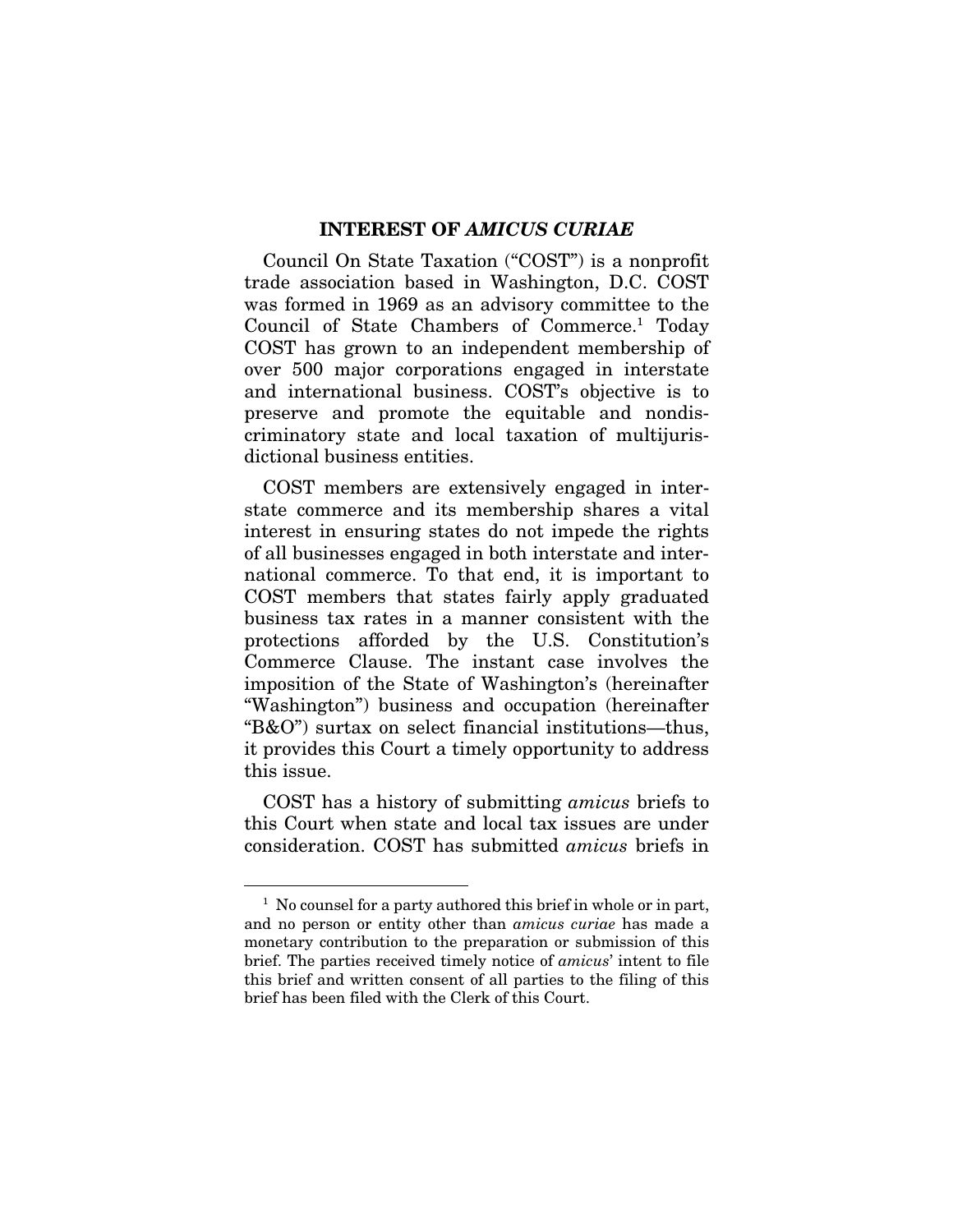significant state tax cases considered by this Court: *Comptroller of the Treasury of Maryland v. Wynne*, 575 U.S. 542 (2015); *Alabama Department of Revenue v. CSX Transportation, Inc.*, 575 U.S. 21 (2015); *Direct Marketing Ass'n v. Brohl*, 575 U.S. 1 (2015); *North Carolina Department of Revenue v. The Kimberley Rice Kaestner 1992 Family Trust*, 139 S. Ct. 2213 (2019); and *Steiner v. Utah State Tax Commission*, 449 P.3d 189 (Utah 2019, *cert. denied*, 140 S. Ct. 1114 (2020)). Most recently, COST filed an *amicus* brief in *Ferrellgas Partners, L.P. v. Director, Division of Taxation*, 251 A.3d 760 (N.J. 2021, *petition for cert. pending*, No. 21-641 (filed Oct. 28, 2021)). As a longstanding representative of multijurisdictional taxpayers, COST is uniquely positioned to provide this Court with the analytical underpinnings for why Washington's financial institution surtax violates the Commerce Clause.

#### STATEMENT OF THE CASE

In 2019, Washington's legislature enacted a 1.2% B&O surtax (a graduated tax rate increase of nearly 70%) on large financial institutions operating within the State for a combined rate of 2.95%. Wash. Rev. Code § 82.04.29004 (2019). The surtax is imposed only on financial institutions with at least \$1 billion in global annual income, irrespective of how much of their income is apportioned to Washington.

This Court is being asked to determine whether Washington's B&O surtax as applied to large financial institutions is discriminatory against interstate commerce and unfairly apportioned—either of which constitutes a violation of the Commerce Clause.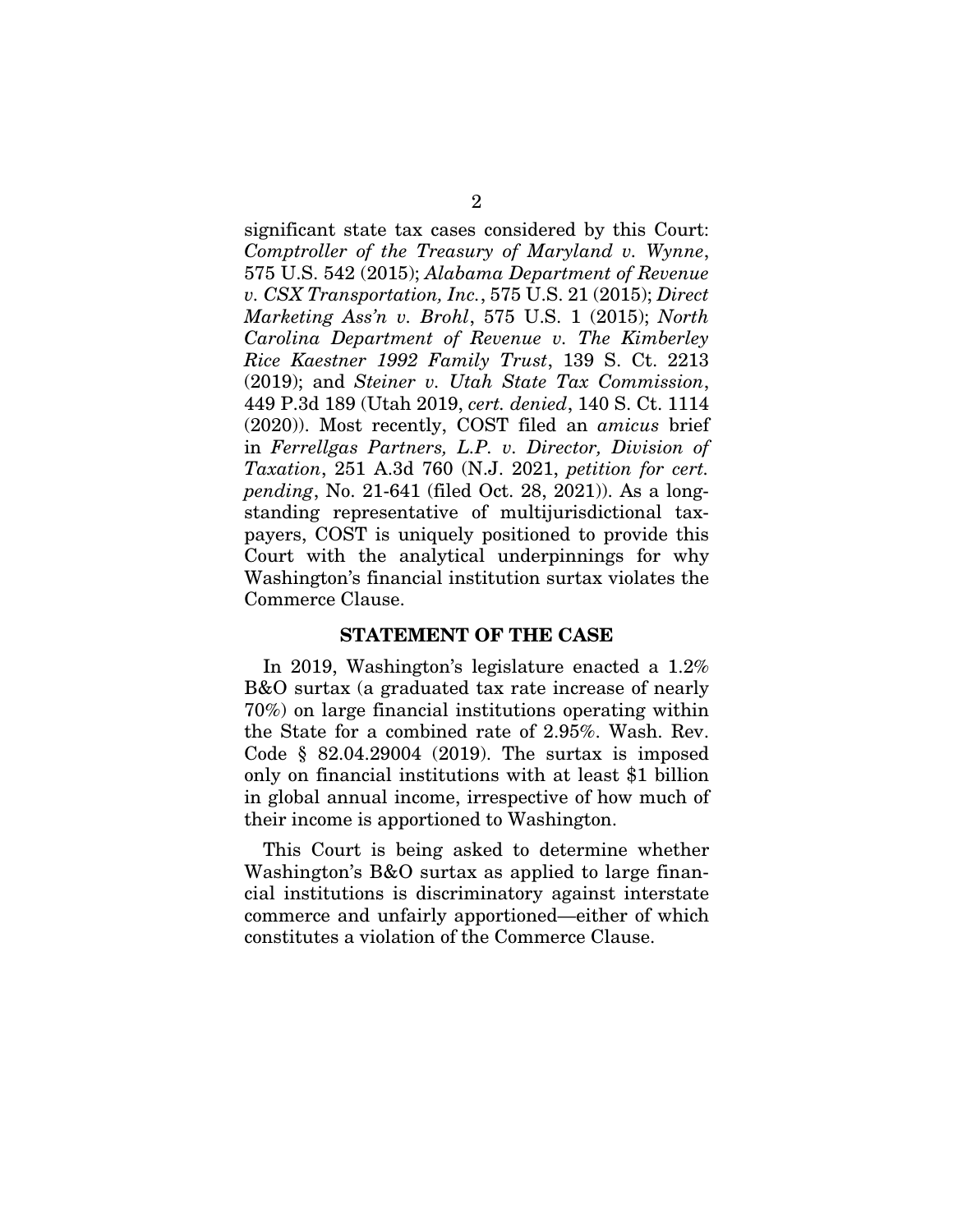### SUMMARY OF THE ARGUMENT

Washington's use of a worldwide income threshold, applied before the taxable income is apportioned to a particular state (known as pre-apportionment), to determine which financial institutions are subject to the surtax, instead of using the financial institutions' income after it is apportioned to the State (known as post-apportionment), violates the Commerce Clause.2

The Petitioner comprehensively lays out the *end result* of the surtax's discriminatory impact, with 98% of its tax burden borne by financial institutions with a principal place of business outside of the State. Pet'rs' Pet. for Writ of Cert. at i. A state can impose graduated tax rates that may incidentally place a greater burden on interstate businesses not having a principal place of business in the state. Such burdens, however, run afoul of constitutional protections when a state's graduated tax rate imposed on a multijurisdictional business has no direct relationship with the actual activity the business entity conducts in the state resulting in an impermissible extraterritorial taxation by a state. The imposition of a tax rate on business activity not directly related to that business's intrastate activity, *de facto*, violates the Commerce Clause.

Unless this Court intervenes by granting this Petition for writ of certiorari, other states' legislatures will have an incentive to impose similar taxes that discriminate against interstate commerce and violate fair apportionment protections for multijurisdictional taxpayers. The tax rate imposed by a state should reflect a taxpayer's activity in that state, and it should

<sup>2</sup> The Commerce Clause "regulate[s] commerce with foreign nations, and among the several states, and with the Indian tribes." U.S. Const. art. I, § 8, cl. 3.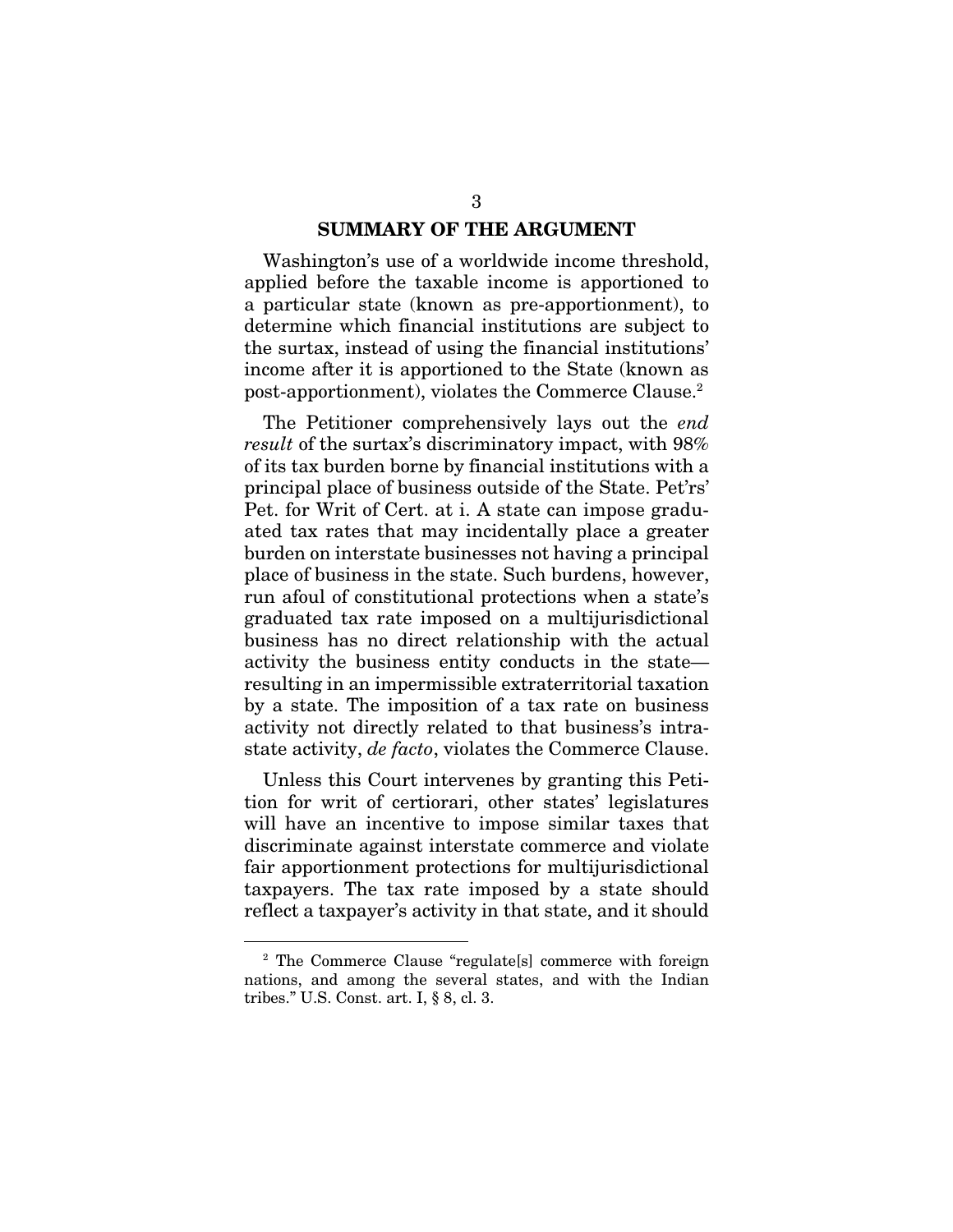not be based on its business activity in other states, or other countries.

#### ARGUMENT

### I. WASHINGTON'S FINANCIAL INSTITU-TION SURTAX NECESSITATES THIS COURT'S REVIEW UNDER *COMPLETE AUTO*'S JURISPRUDENCE.

This Court uses a four-prong test to evaluate whether a state or local tax regime creates an undue burden on interstate commerce in violation of the Commerce Clause. *Complete Auto Transit v. Brady*, 430 U.S. 274 (1977). A levy "does not discriminate against interstate commerce, and is fairly related to the services provided by the State" if "[t]he tax is applied to an activity with a substantial nexus with the taxing State, is fairly apportioned, does not discriminate against interstate commerce, and is fairly related to the services provided by the State." *Id.* at 279.

Two of the four prongs presently impose fewer restrictions on state taxation of interstate commerce the "fairly related" prong and the "substantial nexus" prong.

For the "fairly related" prong, lower courts have followed this Court's lead and consistently decline to find that a tax violates the Commerce Clause based on a "fair relation" analysis alone. *See Commonwealth Edison, Co. v. Montana*, 453 U.S. 609, 645 (1981) (Blackmun, J., dissenting) (the fairly related prong was "emasculate[d]" by this Court). The substantial nexus prong was revised by this Court in *South Dakota v. Wayfair, Inc.*, 138 S. Ct. 2080 (2018), with this Court removing the physical presence rule established in *National Bellas Hess, Inc. v. Department of Revenue of Illinois*, 386 U.S. 753 (1967), and reaffirmed in *Quill*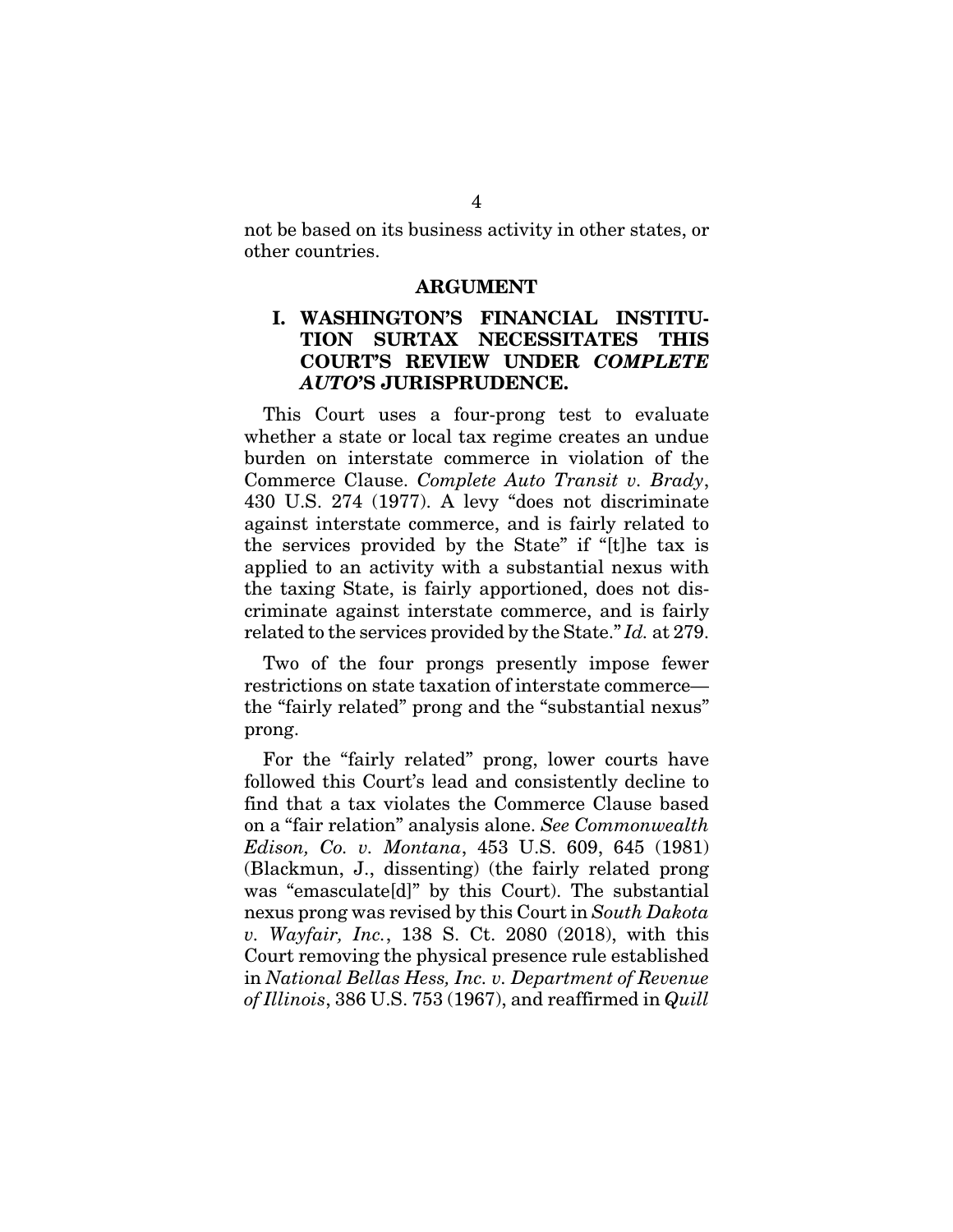*Corp. v. North Dakota*, 504 U.S. 298 (1992). While it is unlikely this prong will generate the amount of controversy it historically did, the substantial nexus prong impacts all businesses engaged in interstate commerce. In this case, Washington now has an enhanced ability (as do other states) to subject financial institutions not physically present in the State to its taxing jurisdiction. Accordingly, financial institutions deriving income from Washington sources, without having a physical presence in the State, could be subject to tax based on having "economic and virtual contacts" presence in the State. *Wayfair*, 138 S. Ct. at 2099.3

What is left of the four-prong test to protect multistate taxpayers against undue burdens on interstate commerce are the discrimination and the fair apportionment prongs of *Complete Auto*'s Commerce Clause jurisprudence. These two prongs are critical for reviewing modern-day Commerce Clause challenges of state or local taxes, including this case. *Id.* (noting that the discrimination and fair apportionment prongs were key remaining "aspects of the Court's Commerce Clause doctrine [that] can protect against any undue burden on interstate commerce").

A state's tax rate scheme that is not based on a business's actual economic activity in that state is unconstitutional. Washington's surtax on financial institutions suffers the infirmities of both

<sup>3</sup> *E.g*., *Citibank S.D. v. State Revenue*, Docket No. 21-2-02141- 34 (Wash. Super. Ct., *pet. for rev*. *filed*, Dec. 27, 2021) (the Washington Department of Revenue asserted over \$9.7 million in tax against Citibank based on acceptance of its credit cards at Washington stores).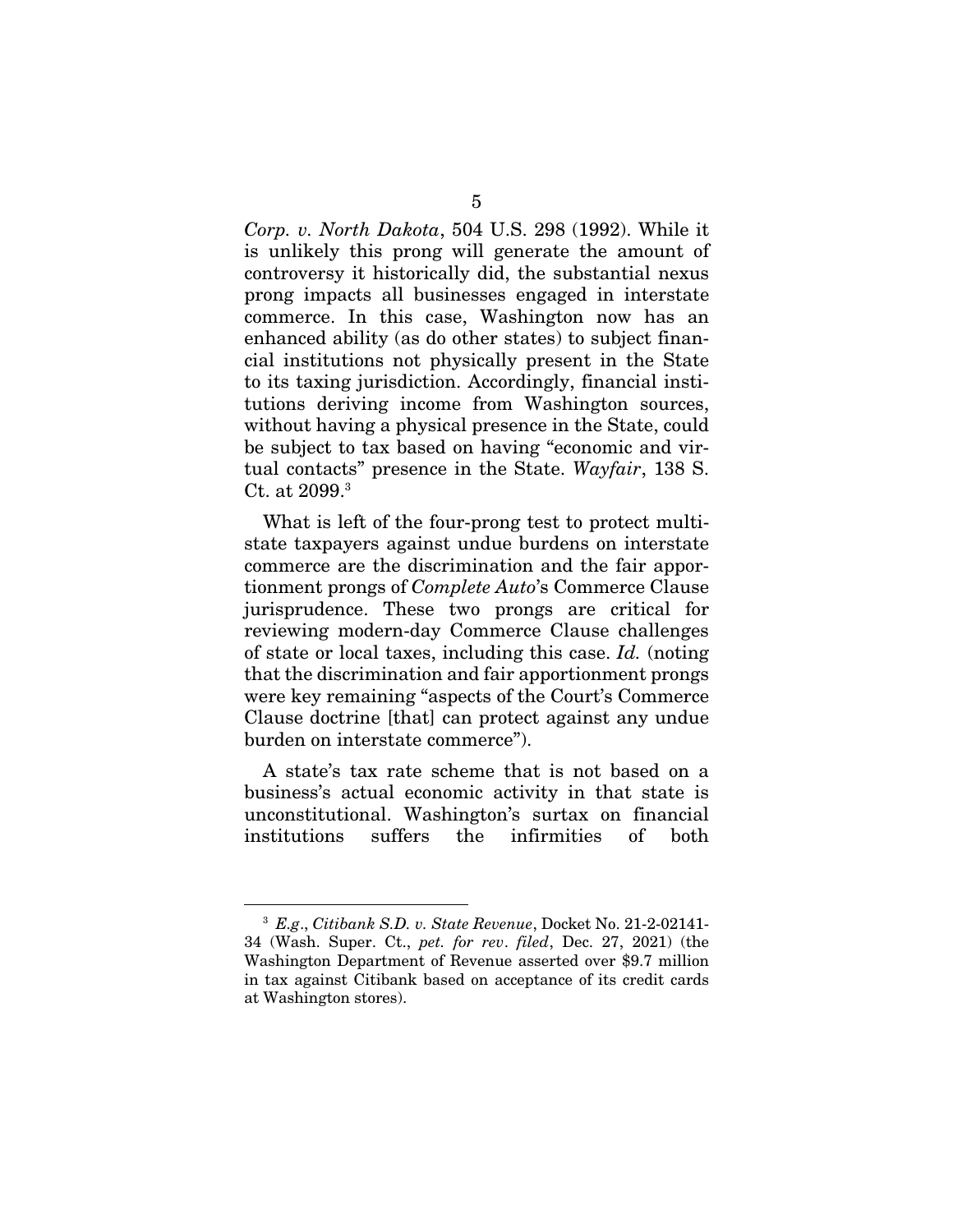discrimination and fair apportionment, addressed below.

### A. Washington's Financial Institution Surtax Discriminates Against Interstate Commerce.

The Supreme Court of the State of Washington (hereinafter "Washington Supreme Court") cites *Commonwealth Edison* and *Exxon Corp. v. Governor of Maryland*, 437 U.S. 117 (1978), for the premise "[t]hat the tax is borne primarily by out-of-state institutions is of no moment under *Commonwealth Edison* and *Exxon*." *Wash. Bankers Ass'n v. Dep't of Revenue*, 495 P.3d 808, 816 (Wash. 2021). Both of these cases, however, fail to support upholding Washington's discriminatory surtax on select financial institutions using pre-apportionment global net income. As discussed above, this Court primarily reviewed *Commonwealth Edison* in context of the fourth prong of *Complete Auto*—the fairly related prong. *Exxon* addressed a Maryland law that prevented petroleum producers and refiners of petroleum products from operating gas stations within the State. The Court noted "the [Commerce] Clause protects the interstate market, not particular interstate firms, from prohibitive or burdensome regulations." *Exxon*, 437 U.S. at 127-28 (citing *Hughes v. Alexandria Scrap Corp.*, 426 U.S. 794, 806 (1976)). Importantly, *Exxon* dealt with a state regulating its intrastate retail gas station market; it did not address an imposition of a surtax using global income (international commerce) for determining when a surtax applies to a business.

The calculation of the surtax, using the consolidated financial institution group's global annual net income, is discriminatory in its chilling effect of protecting smaller Washington intrastate financial institutions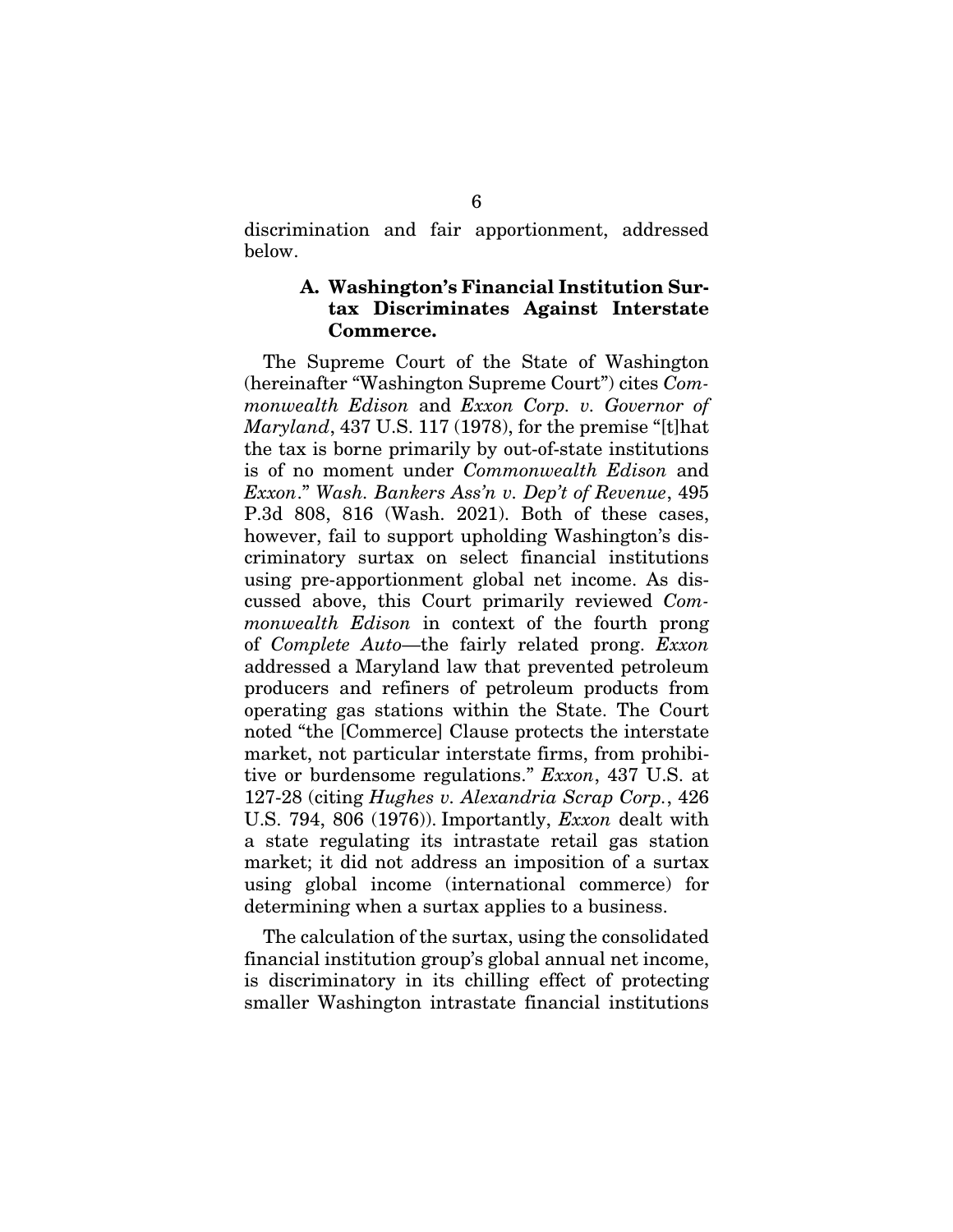to the detriment of international financial institutions, which are subject to the surtax if they have at least \$1 billion in global annual net income. "Permitting the individual States to enact laws that favor local enterprises at the expense of out-of-state businesses would invite a multiplication of preferential trade areas destructive of the free trade which the [Commerce] Clause protects." *Boston Stock Exch. v. State Tax Comm'n*, 429 U.S. 318, 329 (1977) (internal quotations omitted, citing *Dean Milk Co. v. Madison*, 340 U.S. 349 (1951)). Similar to the findings noted by the Petitioner relating to the Washington legislature's attempts to shift the tax burden to out-of-state financial institutions,4 the Court in *Boston Stock Exchange* stated ". . . the fundamental purpose of the [Commerce] Clause is to assure that there be free trade among the several States." *Id.* at 334.

Indeed, over eighty years ago this Court struck down Washington's B&O tax as discriminatory in *Gwin, White & Prince, Inc. v. Henneford*, 305 U.S. 434 (1939). "While appellant is engaged in business within the state, and the state courts have sustained the tax as laid on its activities there, the interstate commerce service which it renders and for which the taxed compensation is paid is not wholly performed within the state." *Id.* at 438. "The present tax, though nominally local, thus in its practical operation discriminates against interstate commerce . . ." *Id.* at 439. Similarly, Washington's surtax that is based on a financial institution's global activity should be struck down as discriminatory.

Washington has reasonable, nondiscriminatory alternative means to impose the surtax. This case is

<sup>4</sup> Pet'rs' Pet. for Writ of Cert., App. A at 12a.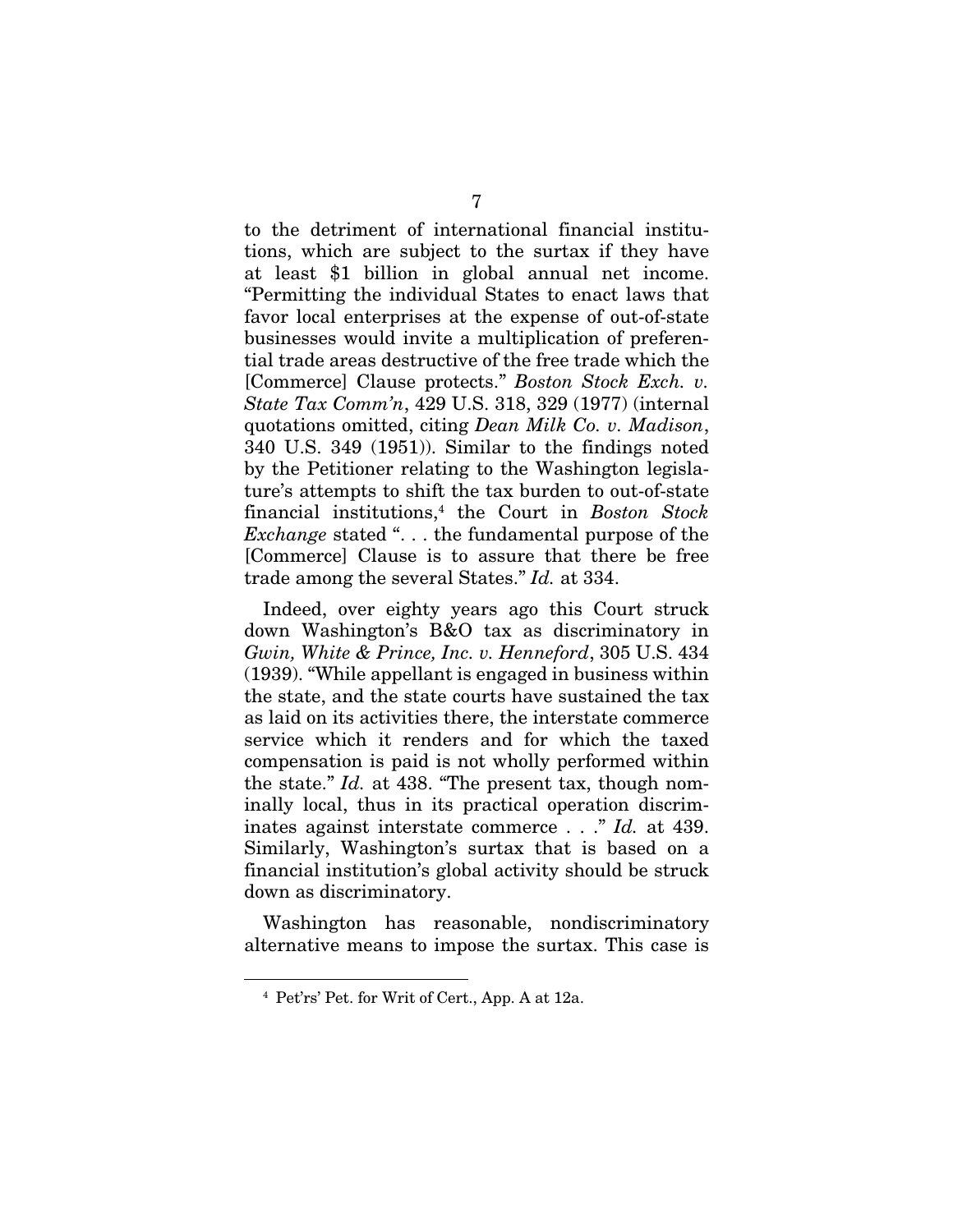similar to other cases decided by this Court: "[w]hen discrimination against commerce of the type we have found is demonstrated [such that] the burden falls on the State to justify it both in terms of the local benefits flowing from the statute and the unavailability of nondiscriminatory alternatives adequate to preserve the local interests at stake." *Hunt v. Wash. State Apple Advert. Comm'n*, 432 U.S. 333, 353 (1977) (striking down a North Carolina regulation on apple shipments, North Carolina's Agriculture Commissioner noting North Carolina's apple producers were mainly responsible for the legislation being passed). Washington clearly had nondiscriminatory alternatives available to it. For example, the legislature could have applied the surtax based on in-state income apportioned to the State—there was no need for the legislature to use a financial institution's preapportionment global net income. Washington's legislature, however, chose not to use this methodology.<sup>5</sup>

This case is vastly different from this Court's decisions addressing a competing local interest to sustain a tax or fee. *See Dep't of Revenue of Ky. v. Davis*, 553 U.S. 328 (2008) (sustaining Kentucky's preferential treatment of its municipal bonds); *United Haulers Ass'n v. Oneida-Herkimer Solid Waste Mgmt. Auth.*, 550 U.S. 330 (2007) (sustaining law requiring waste

<sup>5</sup> Not inclusive, some other cases decided by this Court are also instructive. *E.g.*, *New Energy Co. v. Limbach*, 486 U.S. 269 (1988) (Ohio ethanol tax credit held to be discriminatory); *West Lynn Creamery, Inc. v. Healy*, 512 U.S. 186 (1994) (Massachusetts tax on out-of-state milk producers distributed to in-state dairy farmers burdened out-of-state competitors); *Armco, Inc. v. Hardesty*, 467 U.S. 638 (1984) (West Virginia wholesale gross receipts tax unconstitutionally discriminated against interstate commerce); and *Hughes v. Oklahoma*, 441 U.S. 322 (1979) (Oklahoma prohibition on exporting minnows deemed discriminatory).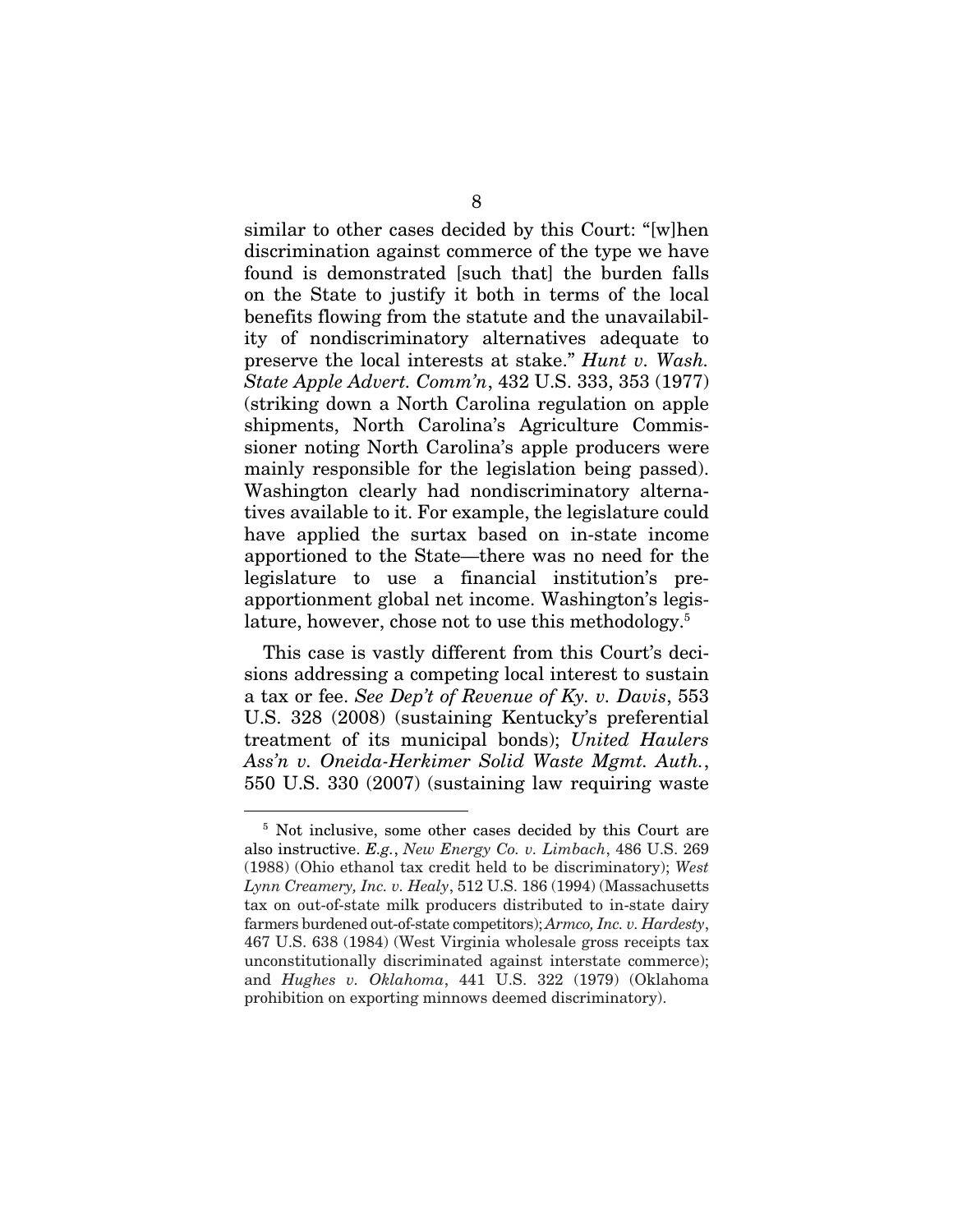haulers to deliver waste to a public authority located in New York). As noted by the Supreme Court of Mississippi, "[i]n *Davis*, the tax scheme at issue was facially discriminatory, which was why the Court went on to analyze the market-participation exception as a legitimate state interest." *Mississippi Dep't of Revenue v. AT&T Corp.*, 202 So. 3d 1207, 1217 (Miss. 2016) (citing *Davis*, 553 U.S. at 338-39). Washington is not a market participant with this surtax, and it could have applied its higher tax threshold in a nondiscriminatory manner by using the postapportioned income of a financial institution. Instead, Washington elected to use a discriminatory methodology by seeking to apply a surtax using extraterritorial values not related to a financial institution's in-state activity.

The discriminatory imposition of this surtax warrants review by this Court.

### B. Washington's Financial Institution Surtax Violates Fair Apportionment.

As noted in *Goldberg v. Sweet*, "the central purpose behind the apportionment requirement is to ensure that each State taxes only its fair share of an interstate transaction." *Goldberg v. Sweet*, 488 U.S. 252, 260-61 (1989). The internal consistency test of fair apportionment is a straightforward measure that "asks whether the adoption of a rule by all States 'would place interstate commerce at a disadvantage as compared with commerce intrastate.'" *Wynne*, 575 U.S. at 564 n.7 (citing *Oklahoma Tax Comm'n v. Jefferson Lines*, 514 U.S. 175, 185 (1995)). In other words, if every state imposed the same type of tax, would there be excessive taxation? *See id.* at 562.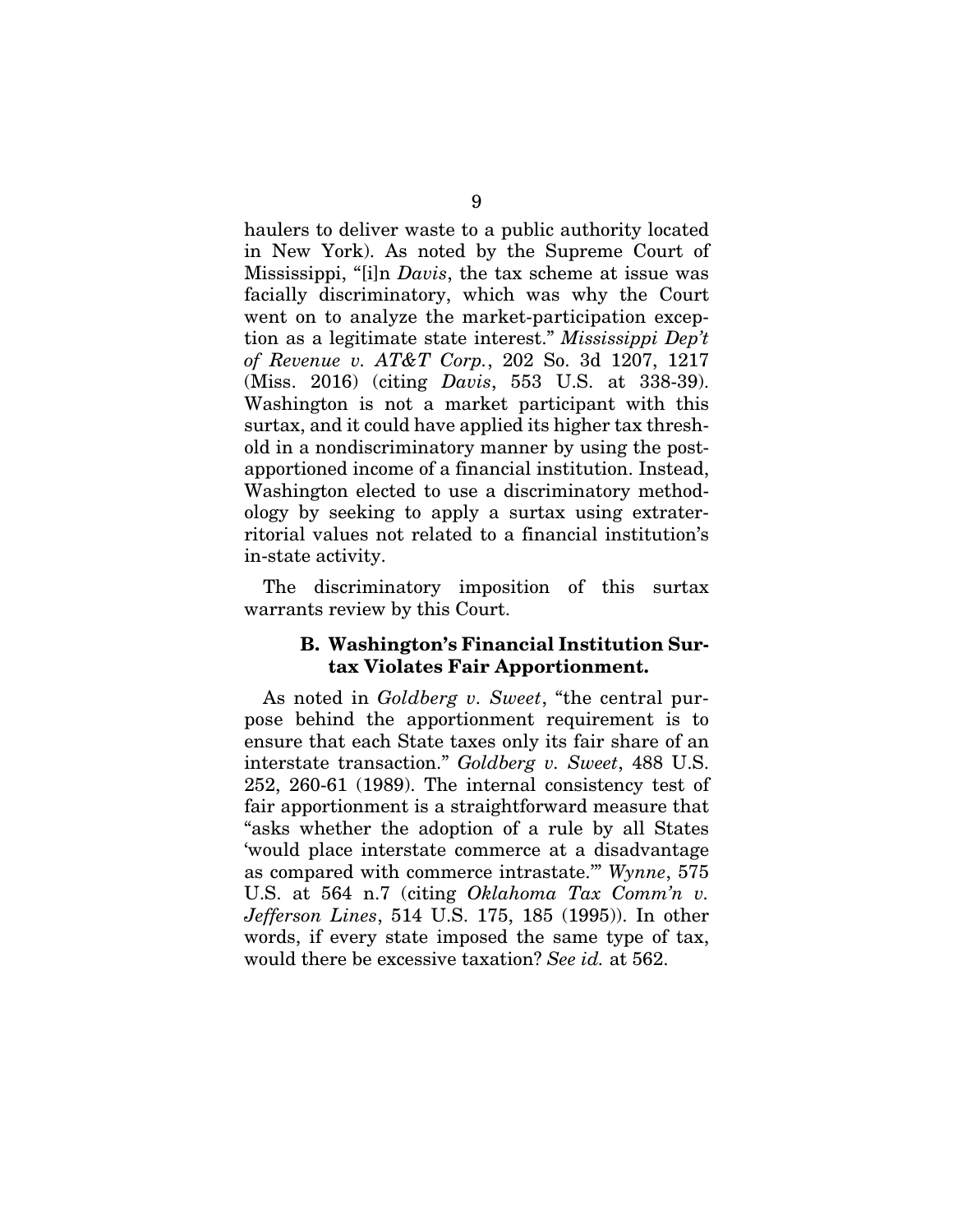While the focus on fair apportionment is often related to the apportionment of an interstate business's income to a state, its scope is not limited solely to the apportionment of income to a state. Other applications, such as a state not providing full credit to taxes paid to another state, have also been considered. *Id.* at 545. This case is similar in that the direct apportionment of a financial institution's income to Washington is not at issue. But that should not restrain this Court's review of Washington's surtax under the fair apportionment prong. Instead, it is important for this Court to evaluate the fair apportionment of a tax scheme that uses external factors that are not directly related to a taxpayer's activity in the state to impose an increased tax rate.

Here, Washington's surtax violates the principle of fair apportionment not based on its application to a financial institution's post-apportionment income, but rather because it uses a financial institution's preapportionment global net income to determine whether it is subject to a higher tax rate.

Every financial institution in the world with at least \$1 billion in global income, with some minimum level of activity in Washington, is subject to its surtax, regardless of how *de minimis* the in-state activity. While *amicus* takes no direct issue with states imposing graduated business tax rates (addressed in further detail below), how can the imposition of a tax rate that is not related to the business activity of a taxpayer in a state be internally consistent? The mere fact a financial institution has over \$1 billion in global income should not determine a state's imposition of a higher graduated tax rate.

What must govern is the business activity conducted in that state—not a business's worldwide activity.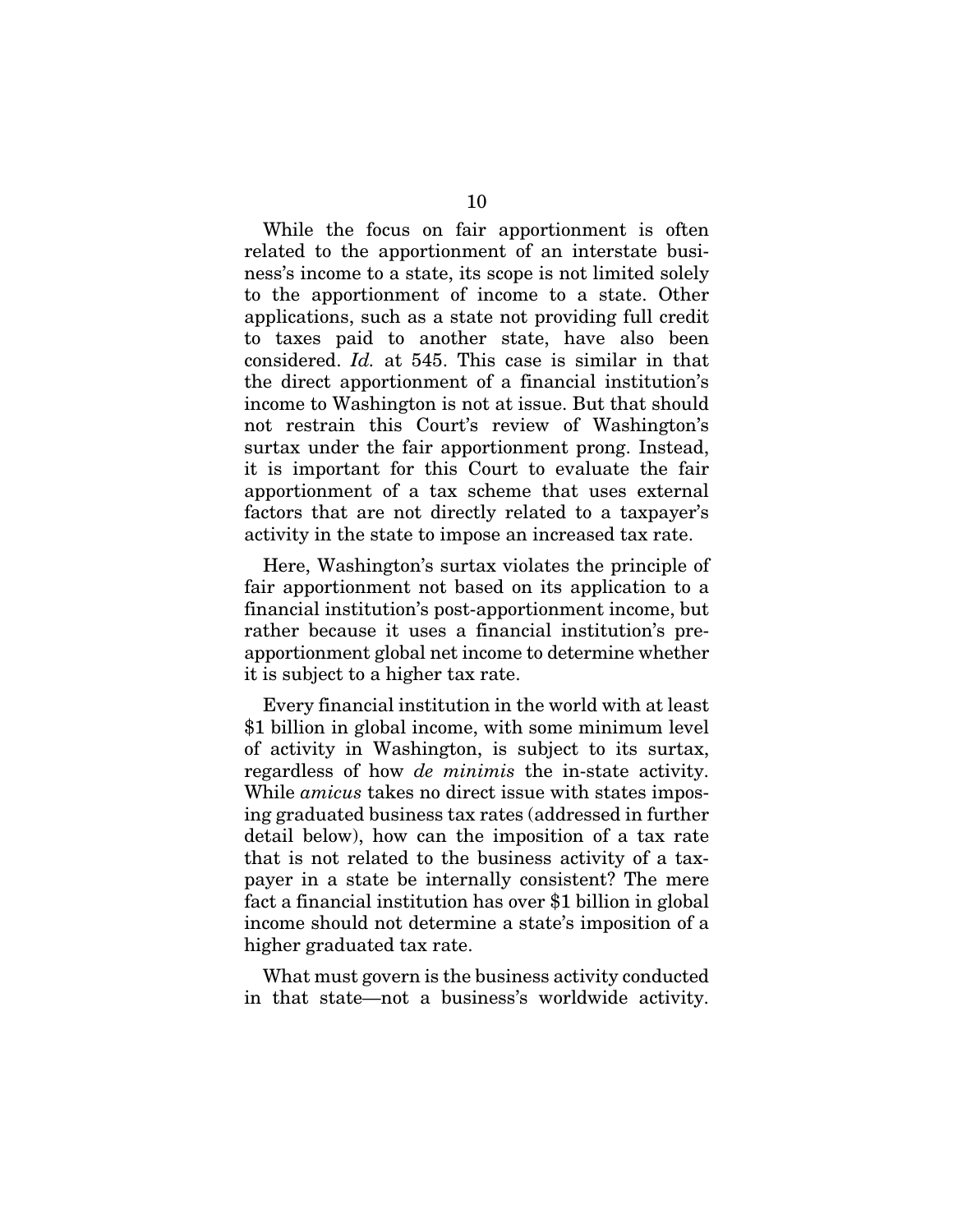While it is left to state policy makers on whether a state imposes graduated tax rates, the imposition of a higher tax rate still needs to reflect the income associated with the business activity to a state to prohibit a state imposing higher taxes on large taxpayers with less economic activity in a state. If every state used this method, all financial institutions above \$1 billion would be subject to all the states' surtaxes because the threshold is based on pre-apportioned global income; it is not determined by using the income post-apportioned to a state.<sup>6</sup> "Such a multiplication of

<sup>6</sup> For example, assume a financial institution operates in one foreign country (*e.g.,* Canada which borders Washington) and two U.S. states. Both states imposed a base tax rate of 2%; however, if a financial institution has \$1 billion or more of preapportioned global net income, the states increase the tax rate to 4% on all post-apportioned income. The financial institution has global income of \$1,001,000,000 (\$100 million to a foreign country, \$900 million to State A, and \$1 million to State B. (Assume both states use the same apportionment formulas to apportion their income.) Based on the level of in-state activities, State A's post-apportionment income is \$900 million, and State B's is \$1 million. Even though the financial institution's in-state activity (*e.g*., economic activity) is below \$1 billion in each state, by using pre-apportioned global net income, both states subject the financial institution to their 4% tax on all post-apportioned income. In contrast, competing financial institutions with less than \$1 billion of pre-apportioned global net income (*e.g.*, many intrastate and some interstate/international financial institutions) would not have the surtax applied to them. This results in a financial institution in the two states exceeding the \$1 billion global net income threshold, paying \$36,040,000 in tax on its income (\$900,000,000 x  $4\%$  + \$1,000,000 x  $4\%$ ), versus other similarly situated taxpayers below the surtax threshold in those states with income apportioned to the state paying \$18,020,000 in tax on its income (\$900,000,000 x  $2\%$  + \$1,000,000 x  $2\%$ ). Thus, with two similarly situated taxpayers with the same amount of economic activity in a state, based on post-apportioned income, the taxpayer with over \$1 billion in global net income pays a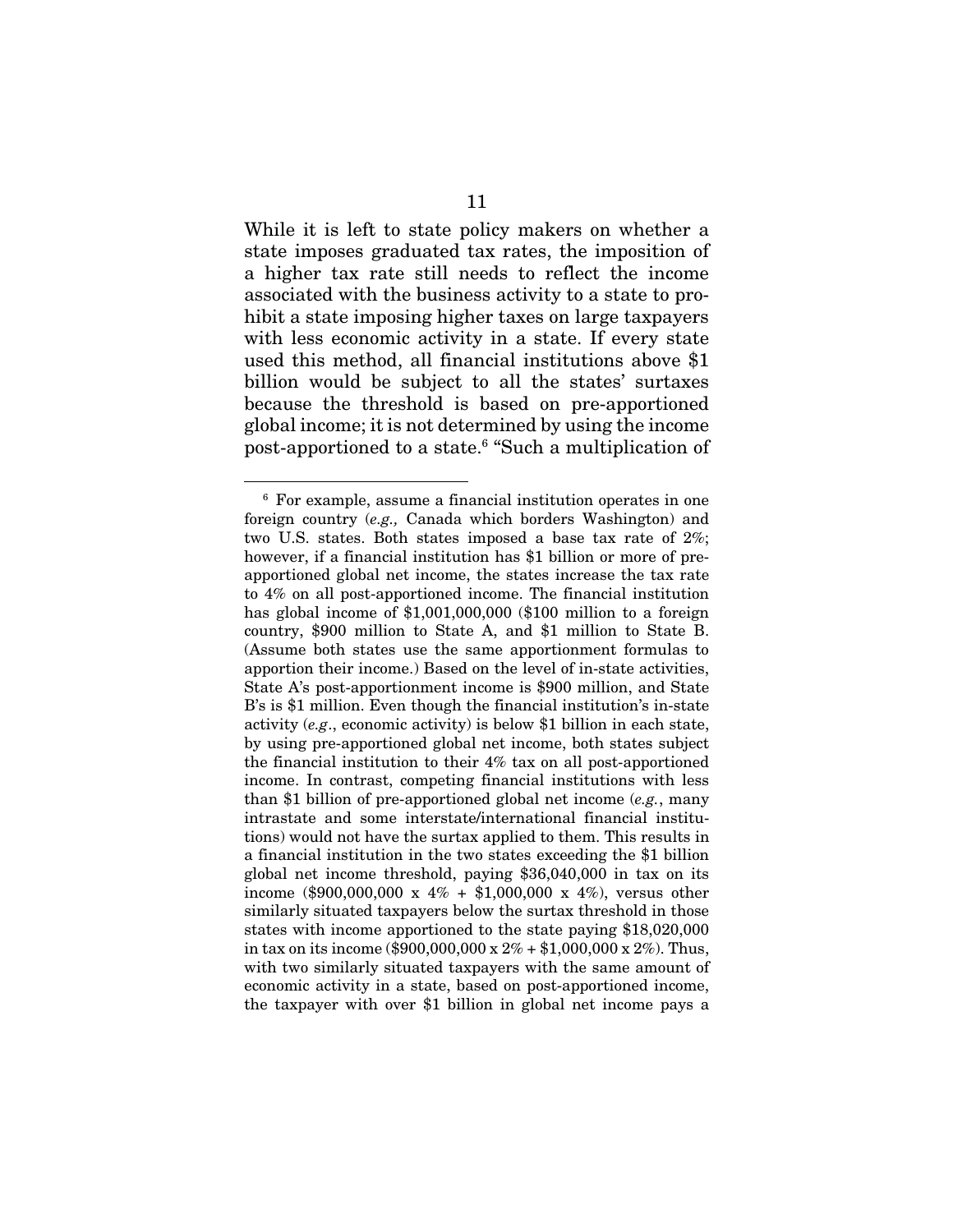state taxes, each measured by the volume of the commerce, would reestablish the barriers to interstate trade which it was the object of the [C]ommerce [C]lause to remove." *Gwin*, 305 U.S. at 440.

The tax is also externally inconsistent. External consistency looks at "the economic justification for the State's claim upon the value taxed, to discover whether a State's tax reaches beyond that portion of value that is fairly attributable to economic activity within the taxing State." *Jefferson Lines*, 514 U.S. at 185. *Jefferson Lines* noted how sales taxes, which incidence falls primarily on a purchaser, can differ from direct taxes on a business. *Id.* at 190. Washington's surtax, however, is a direct tax on a business that uses formulary apportionment. A state is not permitted to "tax value earned outside its borders." *ASARCO Inc. v. Idaho State Tax Comm'n*, 458 U.S. 307, 315 (1982); *see also Container Corp. of Am. v. Franchise Tax Bd.*, 463 U.S. 459 (1983).7 How, for example, is imposing a higher tax rate on a business with global income over \$1 billion, but only \$1 million of postapportioned income (economic activity) in a state, fairly attributable to that business's activity in the state? The use of global income to calculate the tax

disproportionately greater tax on the same level of income attributed to those states. This demonstrates a prime example of exterritorial taxation that violates Commerce Clause jurisprudence.

<sup>7</sup> *See also Northwood Constr. Co. v. Twp. of Upper Moreland*, 579 Pa. 463 (Pa. 2004). The Supreme Court of Pennsylvania struck down a gross receipts tax imposed by a township on 100% of a business's gross receipts as violating the external consistency test. "Rather, we conclude that the appropriate inquiry remains whether the Township has taxed only that 'portion of the revenues from the interstate activity which reasonably reflects the [in-]state component of the activity being taxed.'" *Id.* at 489 (citing *Goldberg*, 488 U.S. at 262).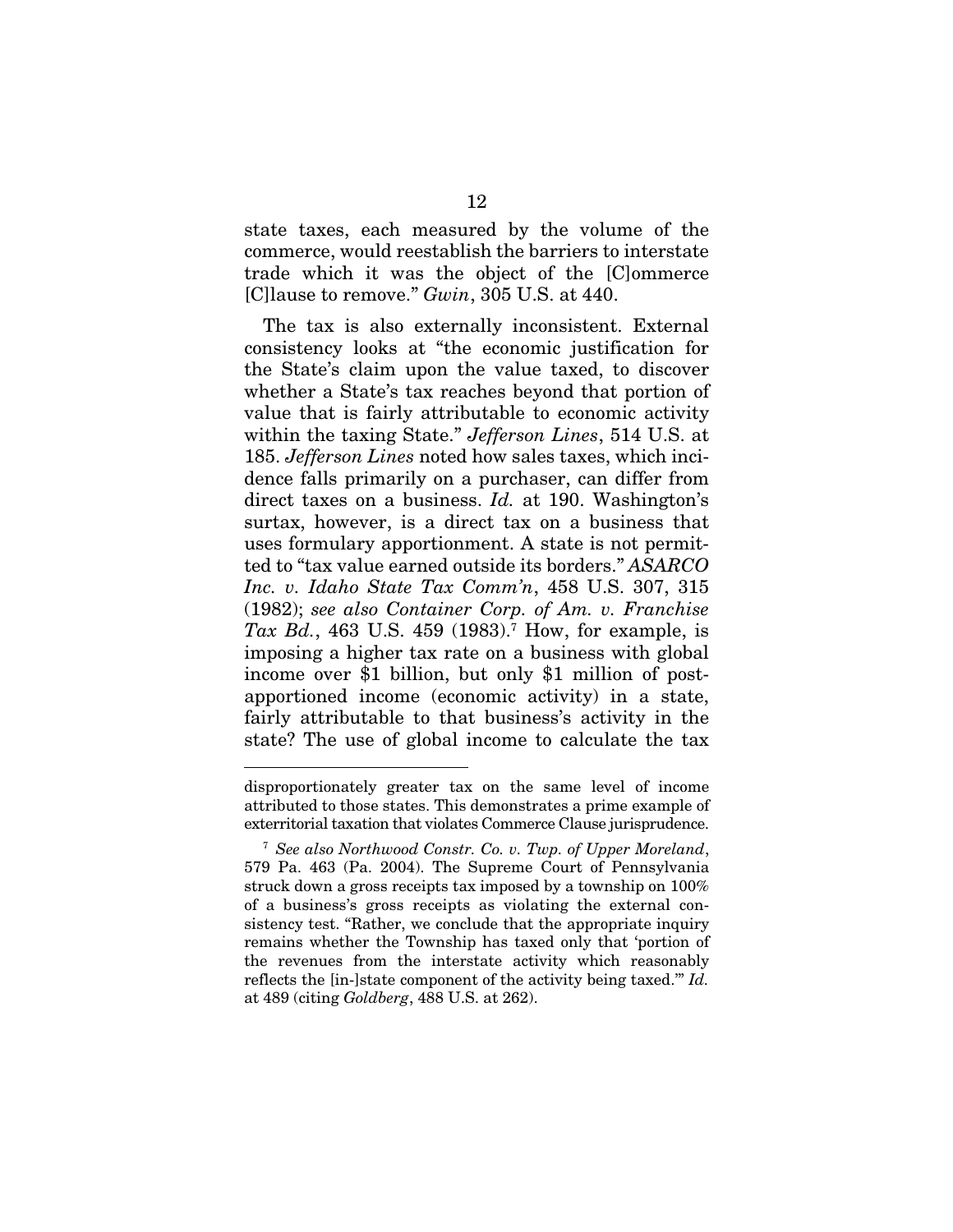rate also clearly attempts to tax value earned outside of Washington's borders.

This Court should review Washington's imposition of its surtax based on a financial institution's worldwide income, not on its actual activity in the State, to determine if it violates both the internal and external consistency tests for fair apportionment.

# II. STATES CAN ADOPT GRADUATED COR-PORATE TAX RATES ONLY IF THEY UTILIZE METHODOLOGIES THAT DO NOT VIOLATE THE COMMERCE CLAUSE.

About one-third of the states with corporate income taxes have graduated tax rate structures. There is, however, a fundamental difference between those graduated tax rates and the Washington surtax on large financial institutions. In the fourteen states with graduated corporate income taxes, the higher tax rate brackets are applied based on net income after apportionment to the state. For Washington's financial institution surtax, however, the application of the graduated tax rate is based on net global income before any apportionment of that income to the State. Washington's methodology is a constitutionally impermissible formula that discriminates against interstate and international financial institutions in violation of the Commerce Clause. If the Court does not grant the Petition for writ of certiorari, it will embolden other states to cross the line and impose discriminatory tax rates on interstate commerce.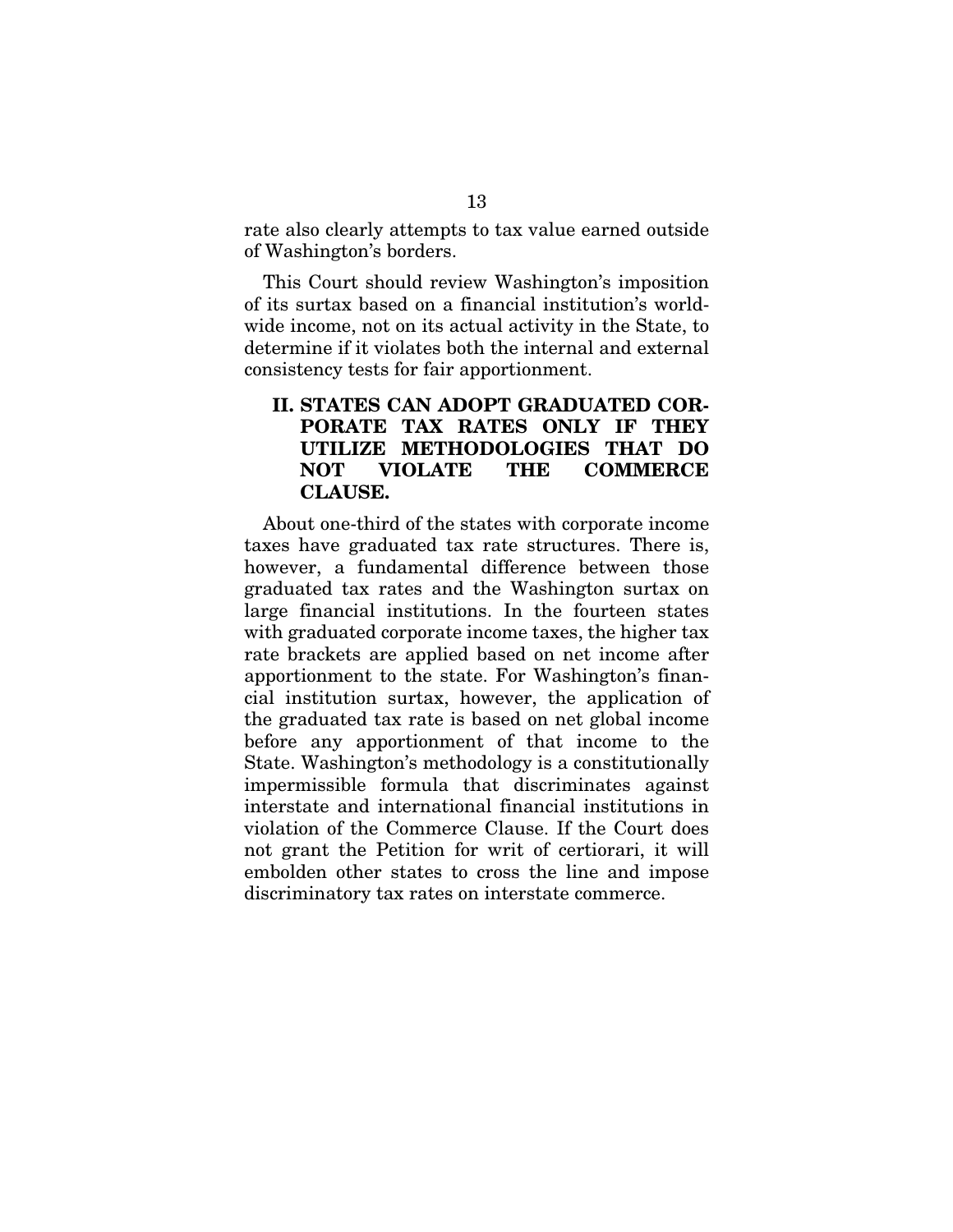# A. The Washington Supreme Court's Reliance on the Precedential Value of Post-Apportionment Graduated Corporate Tax Rate Structures Is Flawed.

The Washington Supreme Court concurred with the Washington Department of Revenue's (hereinafter "DOR") analysis of the precedential nature of and rationale for other states' graduated corporate income tax statutes.8 First, in justifying the surtax, the court affirmed the DOR's position on graduated tax rates and noted "[n]umerous states impose graduated tax rates on a corporation's income, including Alaska, Iowa and Oregon." *Wash. Bankers Ass'n*, 495 P.3d at 812. The Washington Supreme Court also noted that the DOR listed fourteen states that impose corporate income taxes with graduated rates (addressed in more detail below). *Id.* at 825. Similarly, in explaining the justification for graduated tax rates, the court utilized the same "ability to pay" rationale as the DOR: "RCW 82.04.29004 is a progressive measure designed to tax financial institutions located in Washington and beyond state lines. Similar to the federal income tax and other graduated state structures, RCW 82.04.29004 applies a higher tax rate to those entities most able to pay it: prosperous corporations." *Id.* at 824 (citing *Quarty v. United States*, 170 F.3d 961, 967 (9th Cir. 1999).

Indeed, the Washington Supreme Court (following the DOR's lead) got it one-half right. There certainly is no prohibition under the Commerce Clause

<sup>8</sup> *Wash. Bankers Ass'n*, 495 P.3d at 824-25. The DOR sought review before the Washington Supreme Court of the Superior Court of the State of Washington for King County's decision on summary judgment that the financial institution surtax violated the Commerce Clause. *Id.* at 813.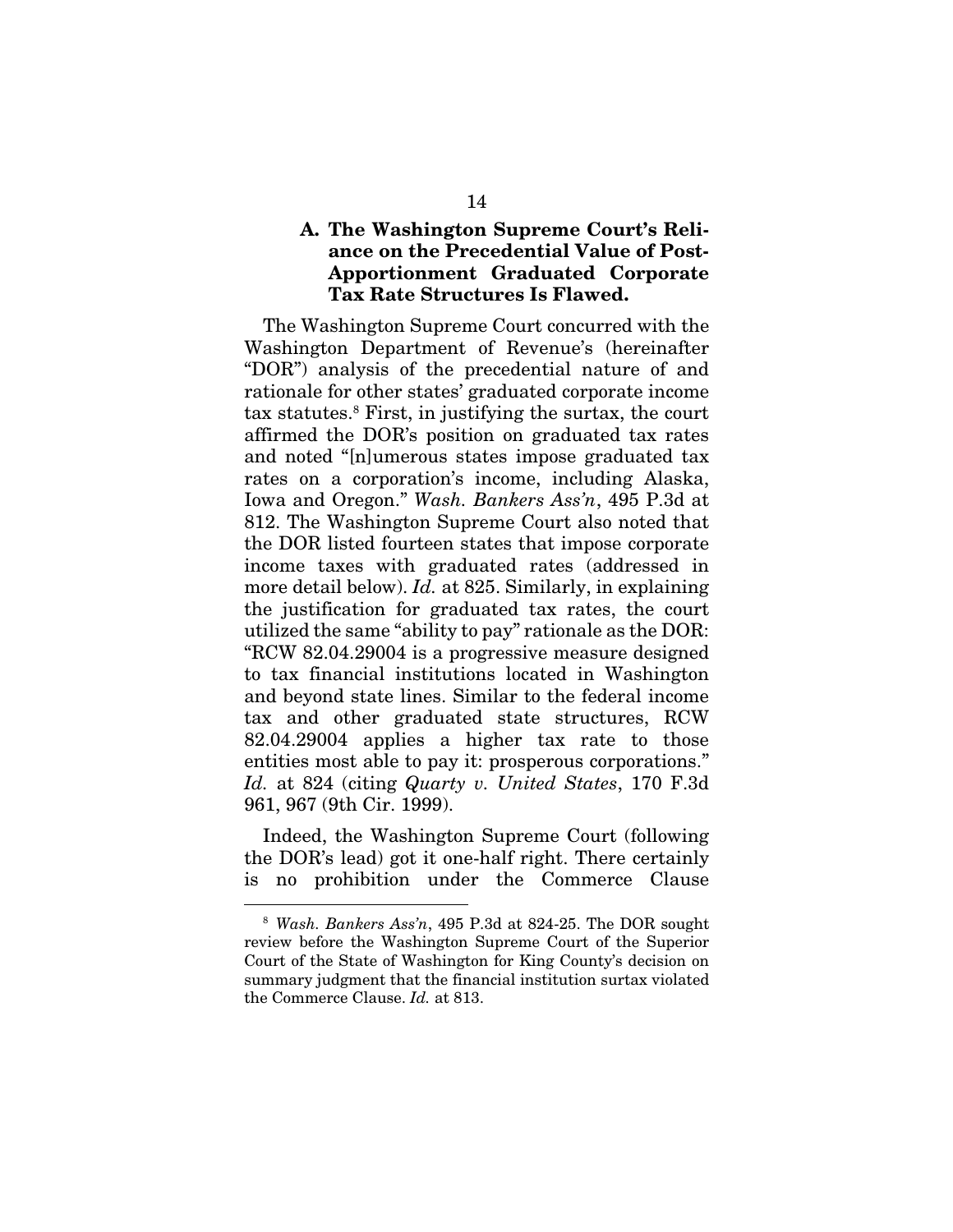precluding states from imposing graduated corporate income tax rates based on different levels of postapportionment net income. Nor is there an innate problem with applying a higher tax rate to larger and more financially successful businesses.

The court, however, omitted a critical factor in its analysis: none of the cases (or statutes) it cited for the validity of graduated income tax rates involved the application of state statutes where the methodology for determining the application of the graduated rates with a business tax was on a pre-apportionment basis, as is the situation with Washington's surtax. Instead, the court conflated the pre-apportionment threshold for application of the surtax with the postapportionment calculation of the tax. The court cited *New York ex rel. Cohn v. Graves*, 300 U.S. 308 (1937), quoting "[an apportioned] tax measured by the net income of residents is an equitable method of distributing the burdens of government among those who are privileged to enjoy its benefits." *Wash. Bankers Ass'n*, 495 P.3d at 825 (citing *Graves*, 300 U.S. at 313). That, along with its statement on tax credits— "Washington's tax code already distinguishes between profitable taxpayers, providing small businesses with tax credits"—are not relevant to the core issue of this case. *Id.* Rather, the key constitutional infirmity involves the imposition of Washington's surtax using a threshold based on pre-apportioned income, not the subsequent calculation of the tax based on postapportioned income to the State.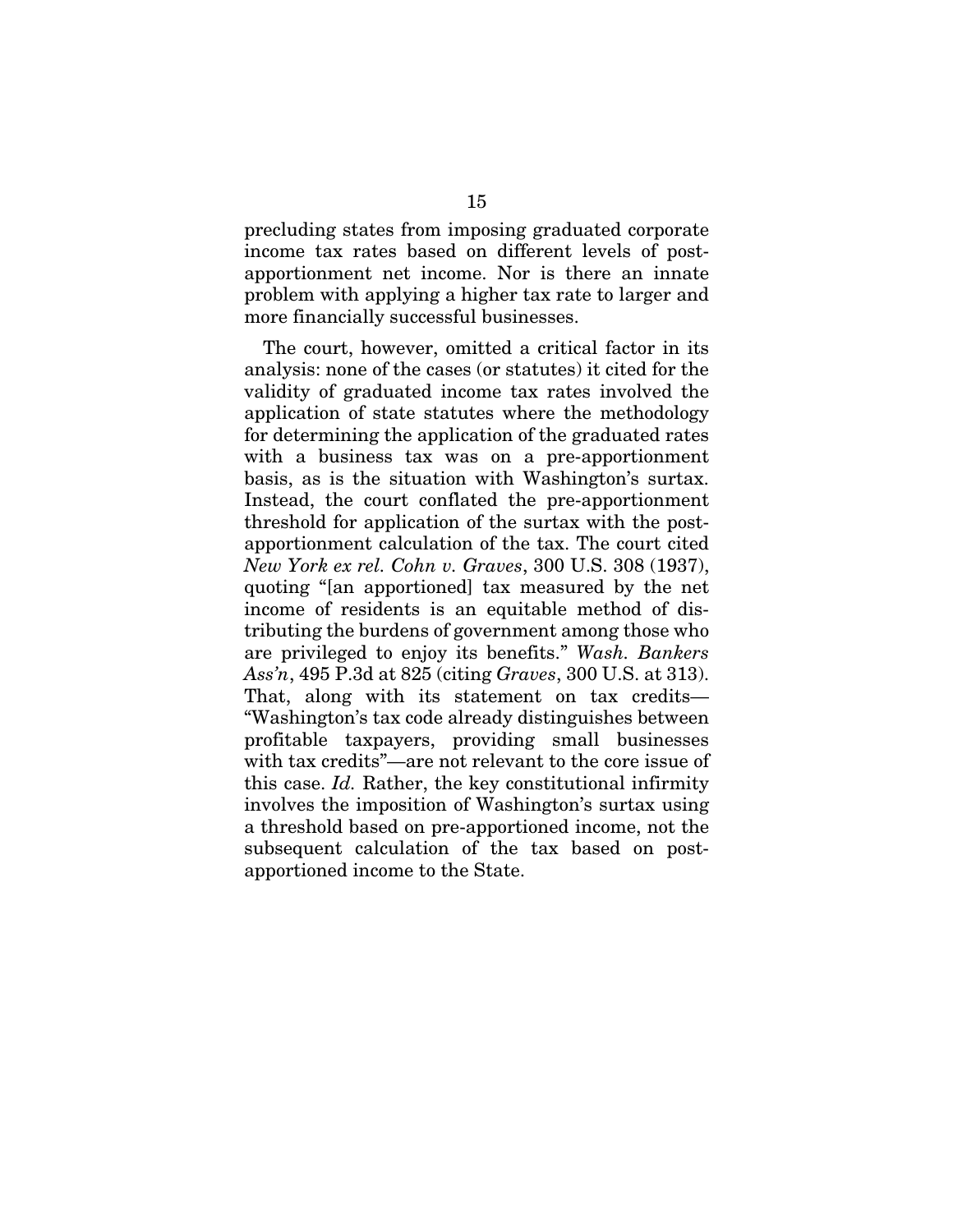# B. All State Corporate Income Taxes With Graduated Rates Apply Their Tax Rate Brackets On A Post-Apportionment Net Income Basis.

The shortcomings of the Washington Supreme Court's analysis are clear from a review of the existing state graduated corporate income taxes. Currently fourteen states, about one-third of all states with corporate income taxes, utilize graduated tax rate structures: Alaska, Arkansas, Hawaii, Iowa, Kansas, Louisiana, Maine, Mississippi, Nebraska, New Jersey, New Mexico, North Dakota, Oregon, and Vermont (see Table 1).

There are many design variations among the fourteen states with graduated corporate income tax rates. For instance, one state has ten different rate classifications (Alaska), one has six rate levels (Arkansas), one has five rate brackets (Louisiana), and one has only two rates (New Mexico). Similarly, in some states the highest rate bracket starts at \$25,000 (Vermont), in others at \$250,000 (Iowa), and still others at \$3.5 million (Maine).

But all fourteen states imposing corporate income tax with graduated rates have one commonality: the threshold for each of the ascending brackets is based on a taxpayer's post-apportionment net income and not on its pre-apportionment global net income (see Table 1). This is why the Washington Supreme Court's reliance on other states with graduated income tax rates to justify the surtax on financial institutions is grossly misplaced. *Id.* at 812.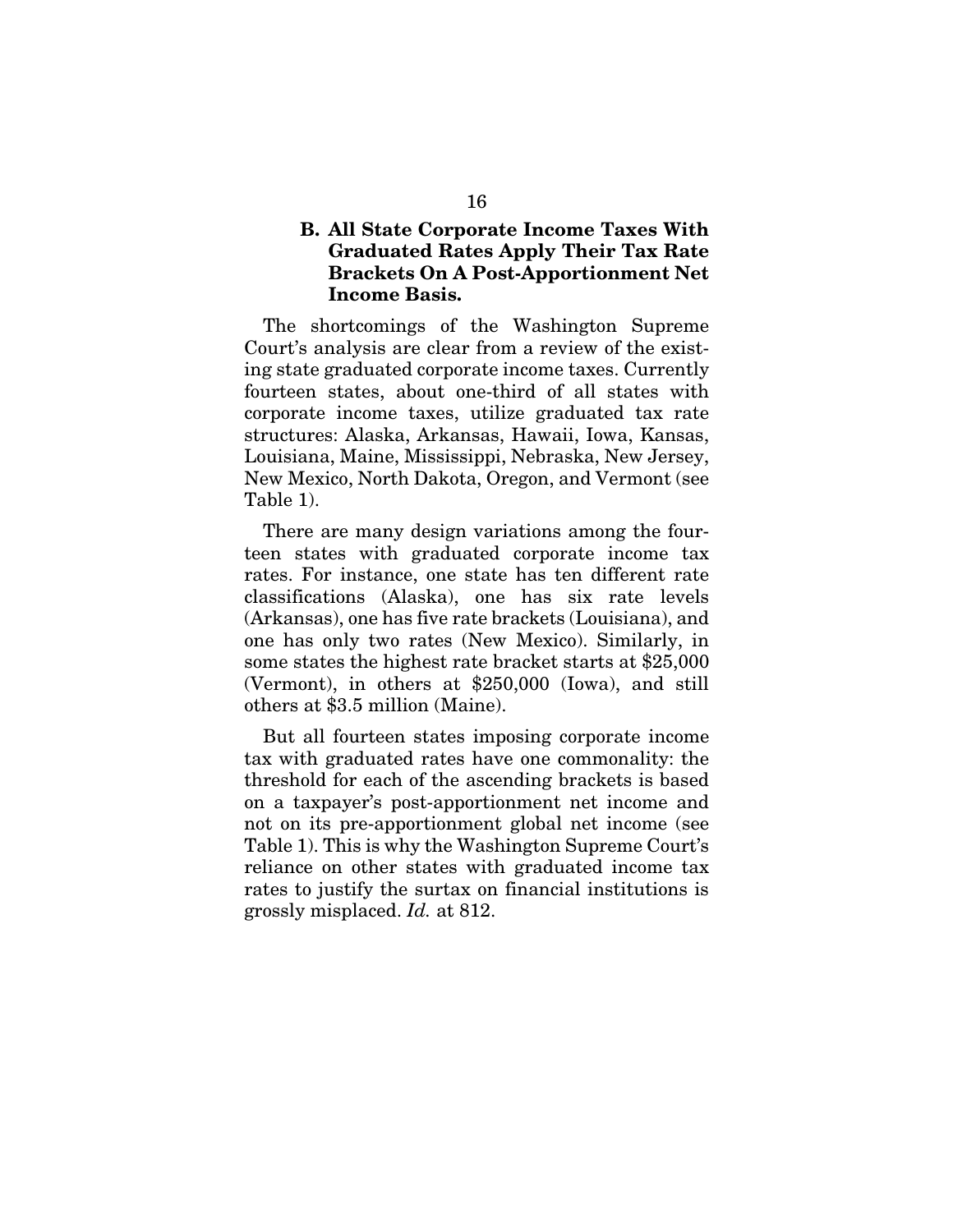# Table 1: State Corporate Income Tax Statutes with Graduated Rate Structures<sup>9</sup>

| <b>State</b>          | <b>Tax</b><br>Rate<br>$(\%)$             | <b>Rates Based</b><br>on Pre- or<br>Post-<br><b>Apportioned Brackets</b><br>Income? | <b>Number</b><br>оf | Range                                 |
|-----------------------|------------------------------------------|-------------------------------------------------------------------------------------|---------------------|---------------------------------------|
| Alaska                | $2.0 - 9.4$                              | Post-<br>Apportionment                                                              | 10                  | $$25,000 -$<br>\$222,000              |
| Arkansas              | $1.0 - 6.2$                              | Post-<br>Apportionment                                                              | 6                   | $$3,000 -$<br>\$100,000               |
| Hawaii                | $4.4 - 6.4$                              | Post-<br>Apportionment                                                              | 3                   | $$25,000 -$<br>\$100,000              |
| Iowa                  | $5.5 - 9.8$                              | Post-<br>Apportionment                                                              | 3                   | $$100,000$ -<br>\$250,000             |
| <b>Kansas</b>         | $4.0 - 7.0$                              | Post-<br>Apportionment                                                              | $\overline{2}$      | Above and<br><b>Below</b><br>\$50,000 |
| Louisiana $4.0 - 8.0$ |                                          | Post-<br>Apportionment                                                              | 5                   | $$25,000$ -<br>\$100,000              |
| <b>Maine</b>          | $3.5$ - $8.93\, \substack{\text{Post-}}$ | Apportionment                                                                       | 4                   | $$350,000 -$<br>\$3,500,000           |
| Mississippi 3.0 - 5.0 |                                          | Post-<br>Apportionment                                                              | 3                   | $$4,000-$<br>\$10,000                 |

<sup>9</sup> Alaska Stat. § 43.20.011; Ark. Code Ann. § 26-51-205(a)(2); Haw. Rev. Stat. § 18-235-71; Iowa Code § 422.33(a)-(c); Kan. Stat. Ann. § 79-32.110(2)(c); La. Stat. Ann. § 47:287.12; Me. Stat. tit. 36 § 5200(1-A); Miss. Code Ann. § 27-7-5(1); Neb. Rev. Stat. § 77- 2734.02(b); N.J. Rev. Stat. § 54:10A-5(c)(1); N.M. Stat. Ann. § 7- 2A-5; N.D. Cent. Code §§ 57-38-30, 57-38.4-02(3); Or. Rev. Stat. §§ 317.061, 318.020; Vt. Stat. Ann. tit. 32, § 5832.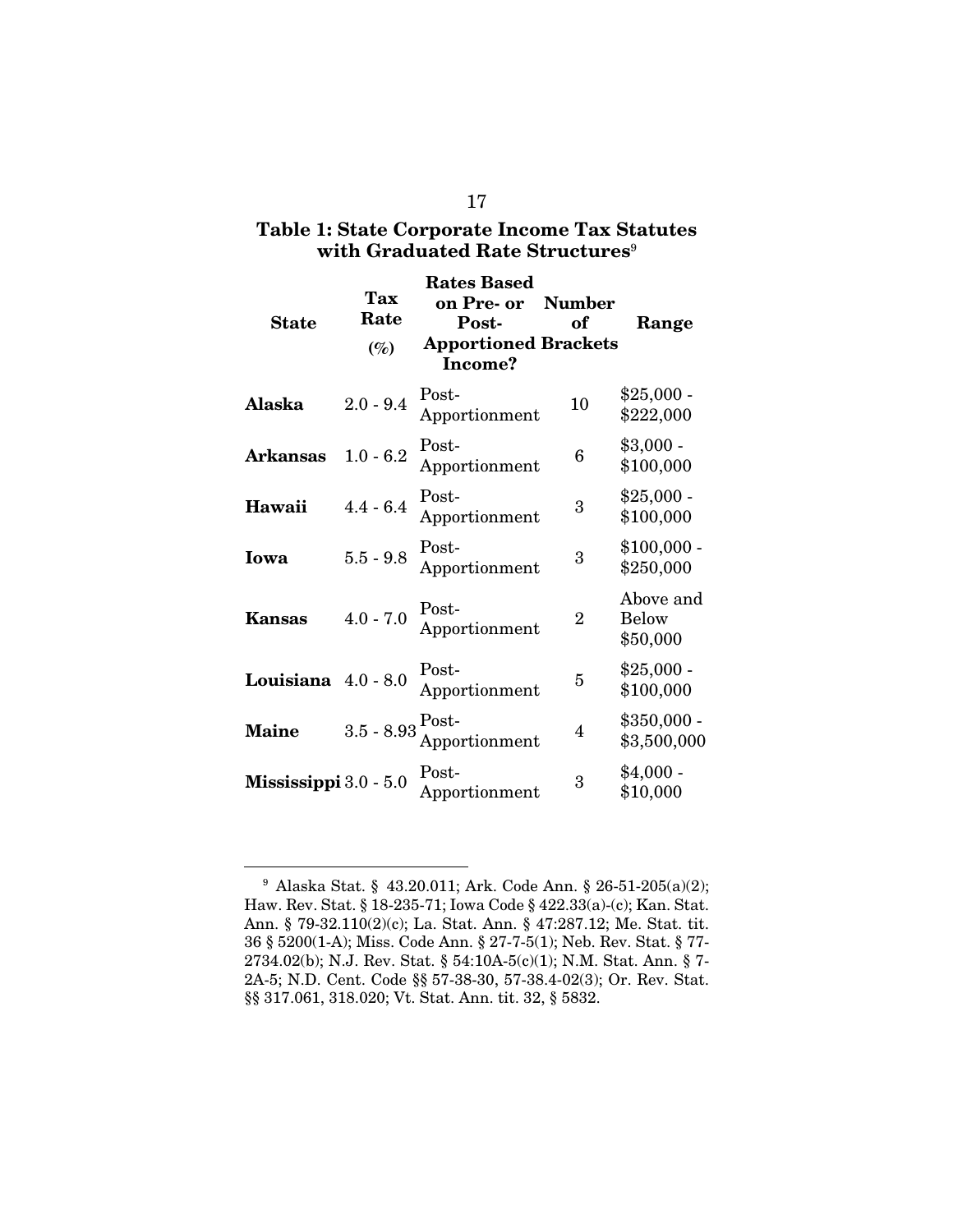| <b>Nebraska</b>             | $5.58$ -<br>7.81 | Post-<br>Apportionment                          | $\overline{2}$ | Above and<br>Below<br>\$100,000   |
|-----------------------------|------------------|-------------------------------------------------|----------------|-----------------------------------|
| <b>New</b><br><b>Jersey</b> |                  | $6.5 - 11.5 \frac{\text{Post}}{\text{Approxt}}$ | 4              | $$50,000 -$<br>\$1,000,000        |
| <b>New</b><br>Mexico        | $4.8 - 5.9$      | Post-<br>Apportionment                          | $\overline{2}$ | Above and<br>Below<br>\$500,000   |
| North<br><b>Dakota</b>      | 1.41 -<br>4.31   | Post-<br>Apportionment                          | 3              | $$25,000 -$<br>\$50,000           |
| <b>Oregon</b>               | $6.6 - 7.6$      | Post-<br>Apportionment                          | $\overline{2}$ | Above and<br>Below<br>\$1,000,000 |
| Vermont                     | $6.0 - 8.5$      | Post-<br>Apportionment                          | 3              | $$10,000$ -<br>\$25,000           |

# C. No Other State Broad-Based Business Gross Receipts Tax Utilizes Pre-Apportioned Income For Determining Its Tax Rate Structure.

There is one other comparative state analysis that warrants attention—the tax rate structures of other state broad-based business gross receipt taxes. Along with Washington, four other states have broad-based gross receipts taxes: Nevada, Ohio, Oregon, and Texas (see Table 2). Two of these states, Ohio and Oregon, generally have a single tax rate structure. The other two states, Nevada and Texas, have differential tax rate structures. In both instances, however, the rates are not "graduated" tax rates, but rather differential rates based on the business activity classification of the taxpayer. Under the Texas Margins Tax, there are two different tax rates—one for retail and wholesale companies, and another for all other types of

18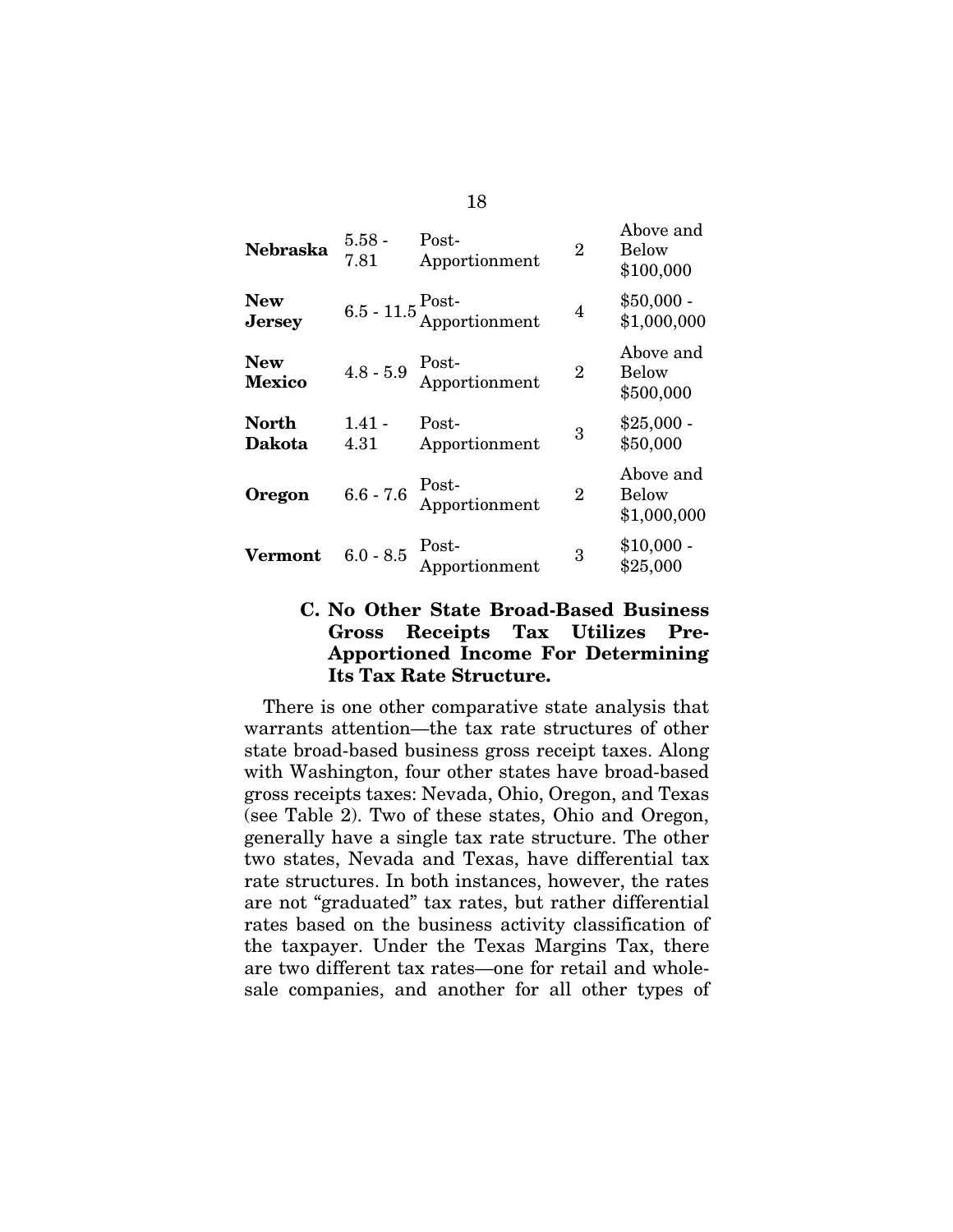businesses. Under the Nevada Commerce Tax, there are twenty-six different tax rates based on the business activity classifications of the taxpayers.

Indeed, these differential rate structures parallel the design of the Washington B&O tax for all taxpayers, except for financial institutions. For nonfinancial institutions, the Washington B&O tax has over thirty different flat tax rates that apply based on a taxpayer's business activity classification (*e.g.,* retailing, wholesaling, manufacturing, etc.). Like the fourteen states with graduated corporate income taxes, the four other states with broad-based gross receipts taxes provide no precedent for the assertion that the application of pre-apportionment graduated tax rate brackets are commonplace and thus acceptable.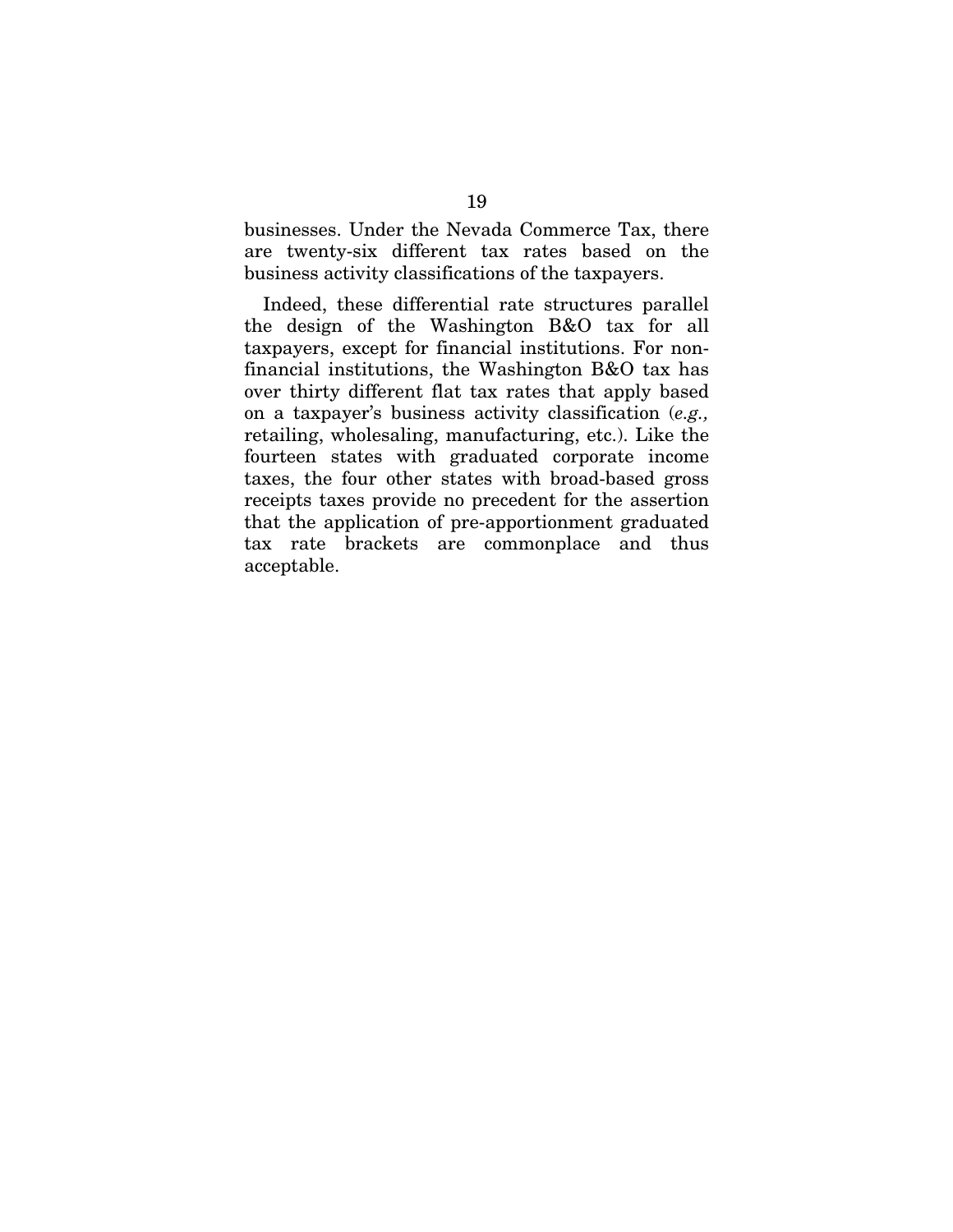# Table 2: States with Broad-Based Gross Receipts  $\text{Taxes}^{10}$

| <b>State</b>  | <b>Type of Tax</b>                         | <b>Differential Rates</b><br><b>Based On?</b>                                                                                  |  |  |
|---------------|--------------------------------------------|--------------------------------------------------------------------------------------------------------------------------------|--|--|
| <b>Nevada</b> | Commerce Tax                               | <b>Business Activity</b>                                                                                                       |  |  |
| Ohio          | Commercial<br><b>Activity Tax</b><br>(CAT) | No Differential Rate                                                                                                           |  |  |
| Oregon        | Corporate<br><b>Activity Tax</b><br>(CAT)  | No Differential Rate                                                                                                           |  |  |
| Texas         | Margin<br>Tax/Franchise<br>Tax Rate        | <b>Business Activity</b>                                                                                                       |  |  |
| Washington    | Business &<br>Occupation Tax               | 35 Entity Classifications<br>Based on Type of Business<br>Activity (In Addition to<br>the Surtax on Financial<br>Institutions) |  |  |

<sup>10</sup> Nev. Rev. Stat. § 363C.300 (rate of tax based on business category in which business entity is primarily engaged); Ohio Rev. Code Ann. § 5751.03 (Ohio commercial activity tax is imposed at 0.26% of taxable gross receipts exceeding \$1,000,000); Or. Rev. Stat. § 317A.125(1) (Oregon corporate activity tax is imposed at \$250 plus the product of taxpayer's taxable commercial activity exceeding \$1,000,000, multiplied by 0.57%); Tex. Tax Code §§ 171.002, 171.1016; Wash. Rev. Code §§ 82.04.220, 82.04.067, 82.04.230-294.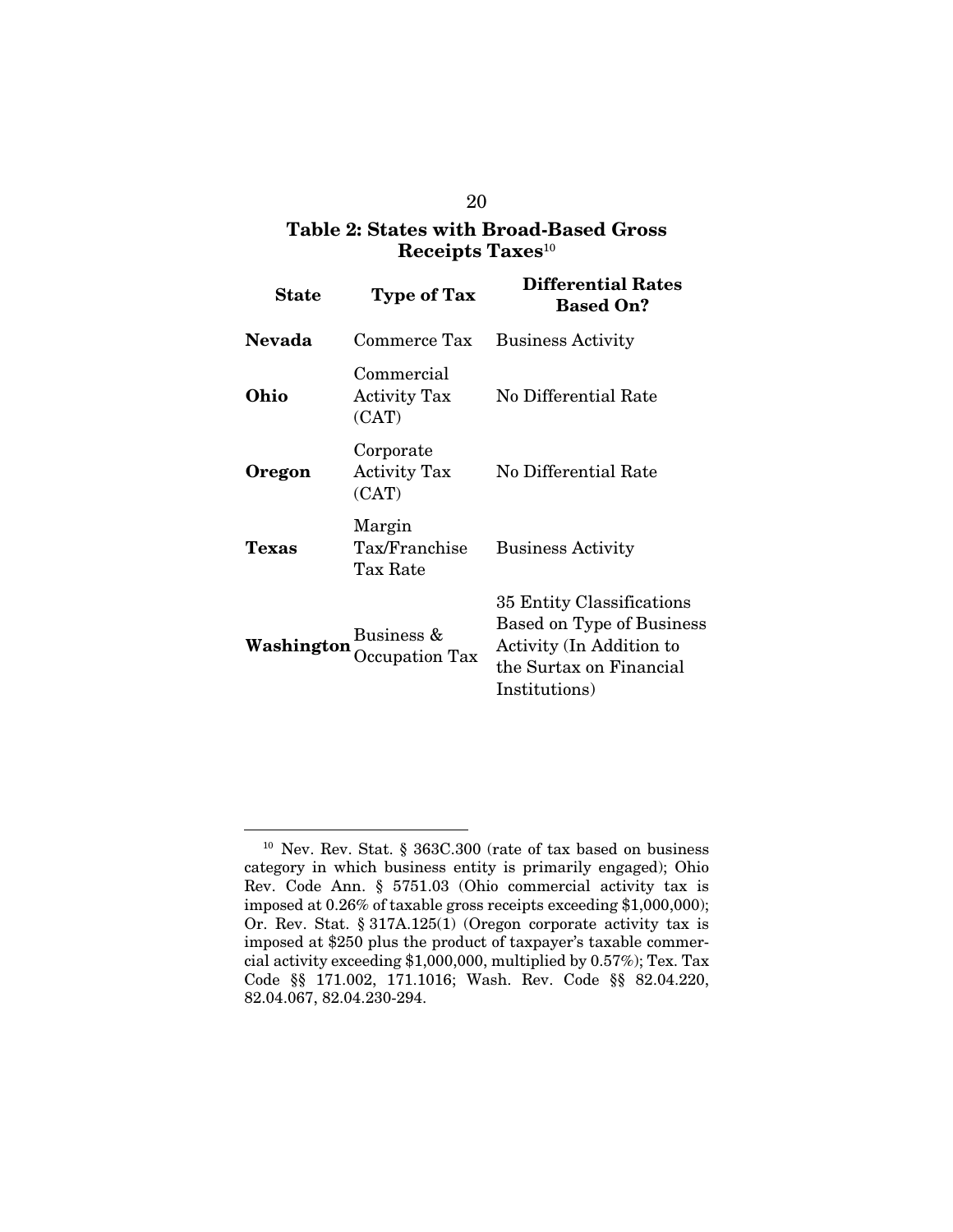### D. Except For Maryland, The Washington Surtax Based On Pre-Apportioned Worldwide Income Is An Aberration.

The Washington surtax applies to very large, almost exclusively out-of-state financial institutions, increasing their statutory tax rate by 70%. As indicated in Part I, the pre-apportionment trigger of at least \$1 billion in global net income ensures that for most financial institutions the impact is primarily derived from business activity not occurring in Washington.<sup>11</sup> The fact that the tax on the impacted financial institutions is subsequently applied to post-apportionment gross receipts does not undo the discriminatory effect caused by limiting the application of the surtax to businesses based on pre-apportionment global net income.

Unfortunately, one other state, Maryland, has followed in the footsteps of Washington. Maryland has recently enacted a narrow-based gross receipts tax called a digital services tax, effective January 1, 2022. Md. Code Ann., Tax-Gen. § 7.5-103. That tax also has a graduated tax rate structure based on preapportionment global net income.

While the Maryland tax is narrowly levied on the gross receipts from digital advertising services, the Maryland statute shares the Washington B&O surtax's utilization of a graduated rate structure that is applied based on the amount of pre-apportionment global annual gross revenue and not postapportionment gross receipts. The Maryland digital services tax graduated rate structure is as follows: 2.5% for companies with \$100 million to \$1 billion of global annual gross revenue from all sources; 5% for

<sup>11</sup> Pet'rs' Pet. for Writ of Cert. at 17.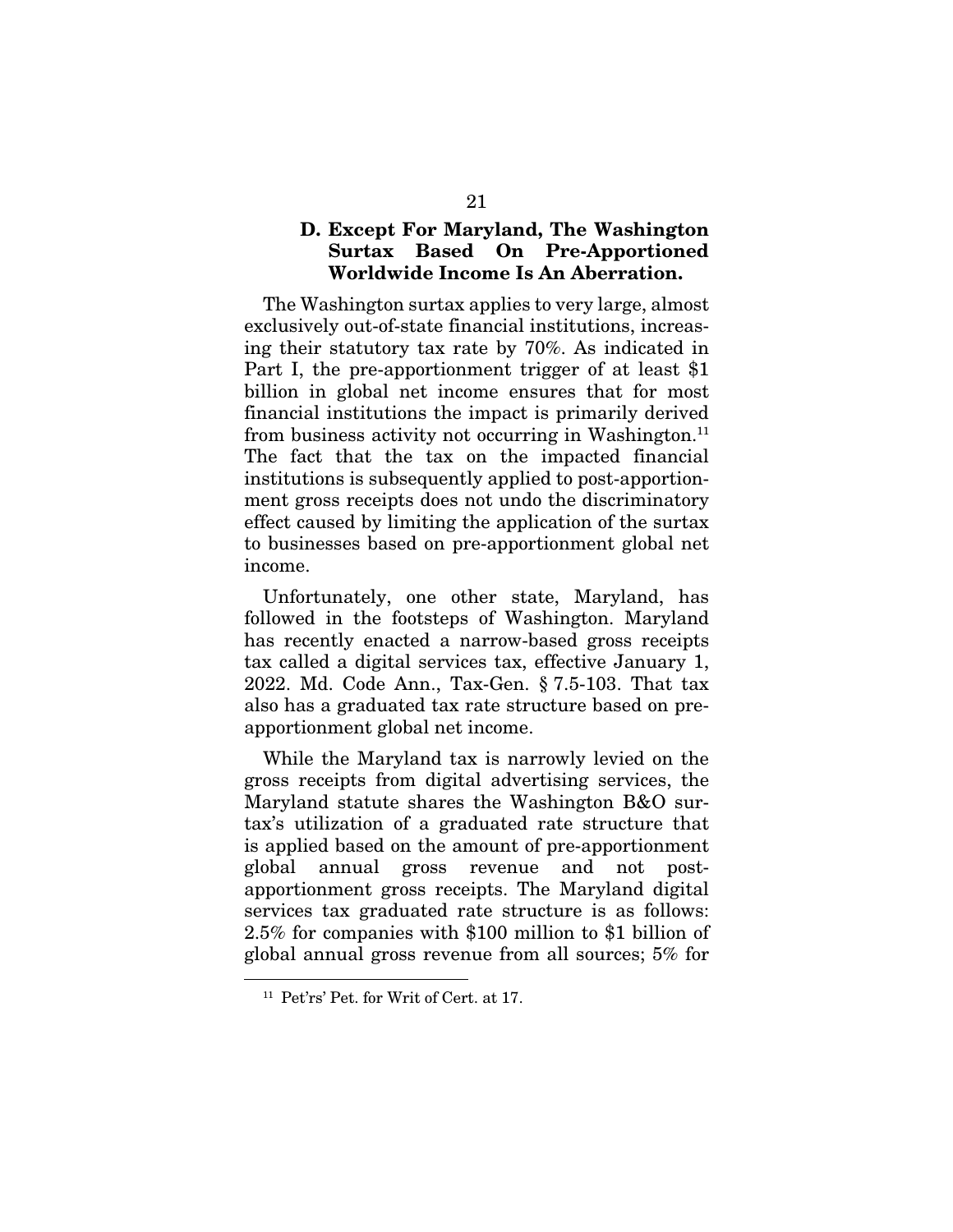over \$1 billion to \$5 billion; 7.5% for over \$5 billion to \$15 billion; and 10% for over \$15 billion. *Id*.

Far from substantiating the constitutionality of the Washington B&O tax on financial institutions' statutory design, however, the Maryland digital services tax's application of graduated tax rates based upon global net gross receipts highlights the risk of this Court not granting certiorari in this case. Maryland represents the first copycat statute that utilizes pre-apportionment global net income to determine the application of its graduated tax rate brackets, but it may not be the last. If the Washington Supreme Court's validation of Washington's scheme is allowed to stand, it will serve as both a green light and a road map for other states to impose discriminatory and unconstitutional tax burdens on out-ofstate companies using pre-apportioned income as a threshold for graduated tax rates.

III. THE FAILURE OF THE WASHINGTON SUPREME COURT TO APPLY THIS COURT'S COMMERCE CLAUSE PRECE-DENTS IS TROUBLING GIVEN THAT ACCESS TO FEDERAL COURTS IS EXTREMELY LIMITED IN STATE TAX CASES.

The Washington Supreme Court's failure to evenhandedly apply this Court's Commerce Clause precedents is particularly troubling because access to federal courts is extremely limited in state tax cases. There are two constraints that severely limit lower federal courts from adjudicating state and local tax matters: the Tax Injunction Act and the comity doctrine. The Tax Injunction Act, which is jurisdictional, bars suits in federal court to "enjoin, suspend or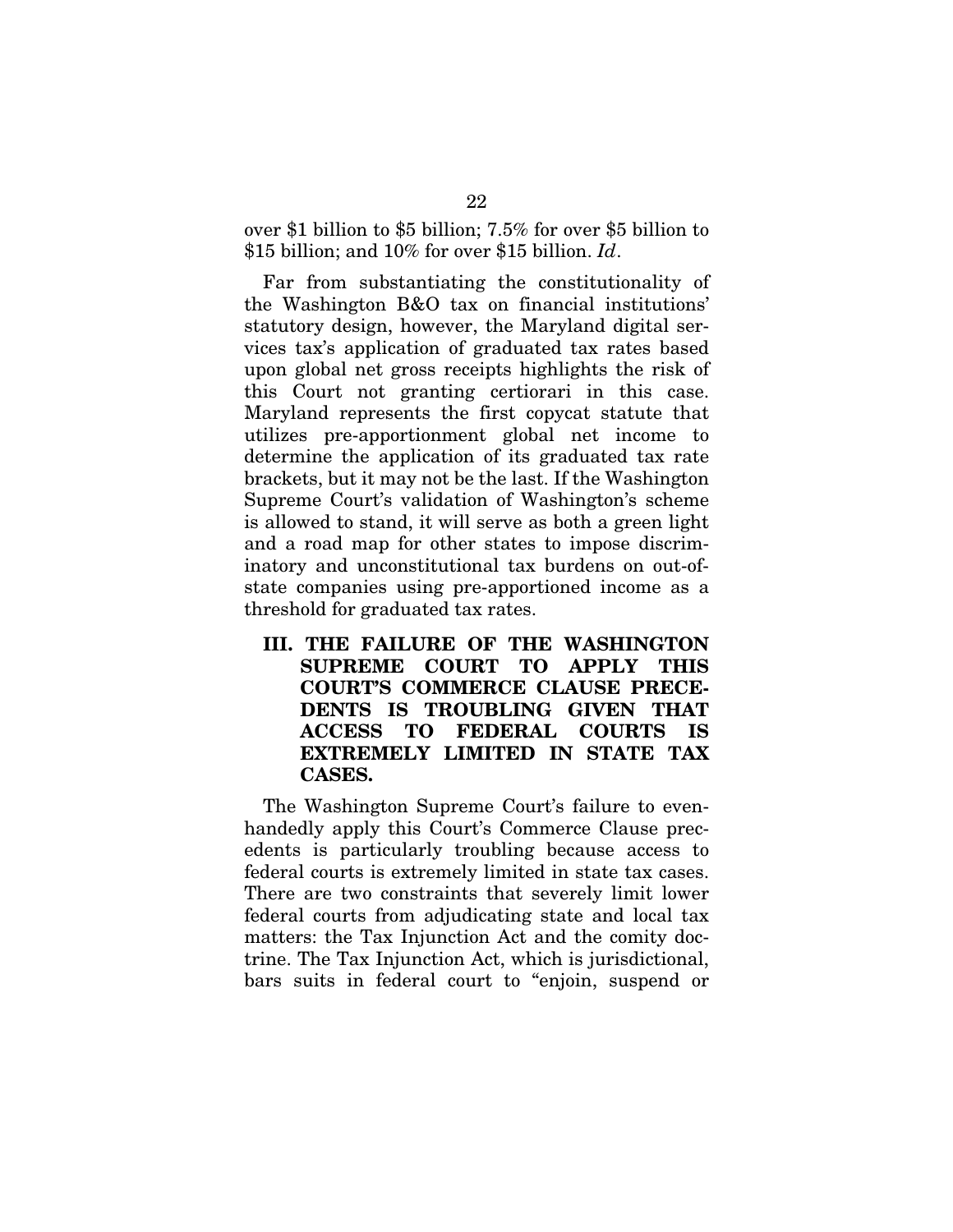restrain" the "assessment, levy or collection" of state taxes, except where no "plain, speedy and efficient remedy" is available in state court. 28 U.S.C. § 1341. Under a similar but distinct limitation, the comity doctrine, "federal courts refrain from 'interfer[ing] . . . with the fiscal operations of the state governments ... in all cases where the Federal rights of the persons could otherwise be preserved unimpaired.'" *Direct Mktg. Ass'n*, 575 U.S. at 15 (citing *Levin v. Commerce Energy, Inc.*, 560 U.S. 413, 422 (2010)).

Both the Tax Injunction Act and the comity doctrine constrain taxpayers' access to lower federal courts in state tax litigation. Such jurisdictional restrictions are unique to state tax controversies. Other statutory or constitutional disputes involving environmental, health care, voting rights, or educational issues have no similar impediment. As a result, state taxpayers must rely almost exclusively on state courts to arbitrate potential federal constitutional challenges of state taxes.

The Washington Supreme Court's erroneous construction of this Court's precedents constitutes a failure to responsibly exercise its duty, and this Court is the last remaining backstop to prevent the withering away of important constitutional protections. Left unchecked, state courts have a powerful tool to insulate their actions from the purview of the U.S. Constitution—simply by limiting the application of constitutional principles to only those fact patterns that are identical to previous ones litigated before this Court. This erodes taxpayers' confidence in what is largely a voluntary tax compliance system. We urge this Court to accept certiorari to correct the Washington Supreme Court's significant misstep, and